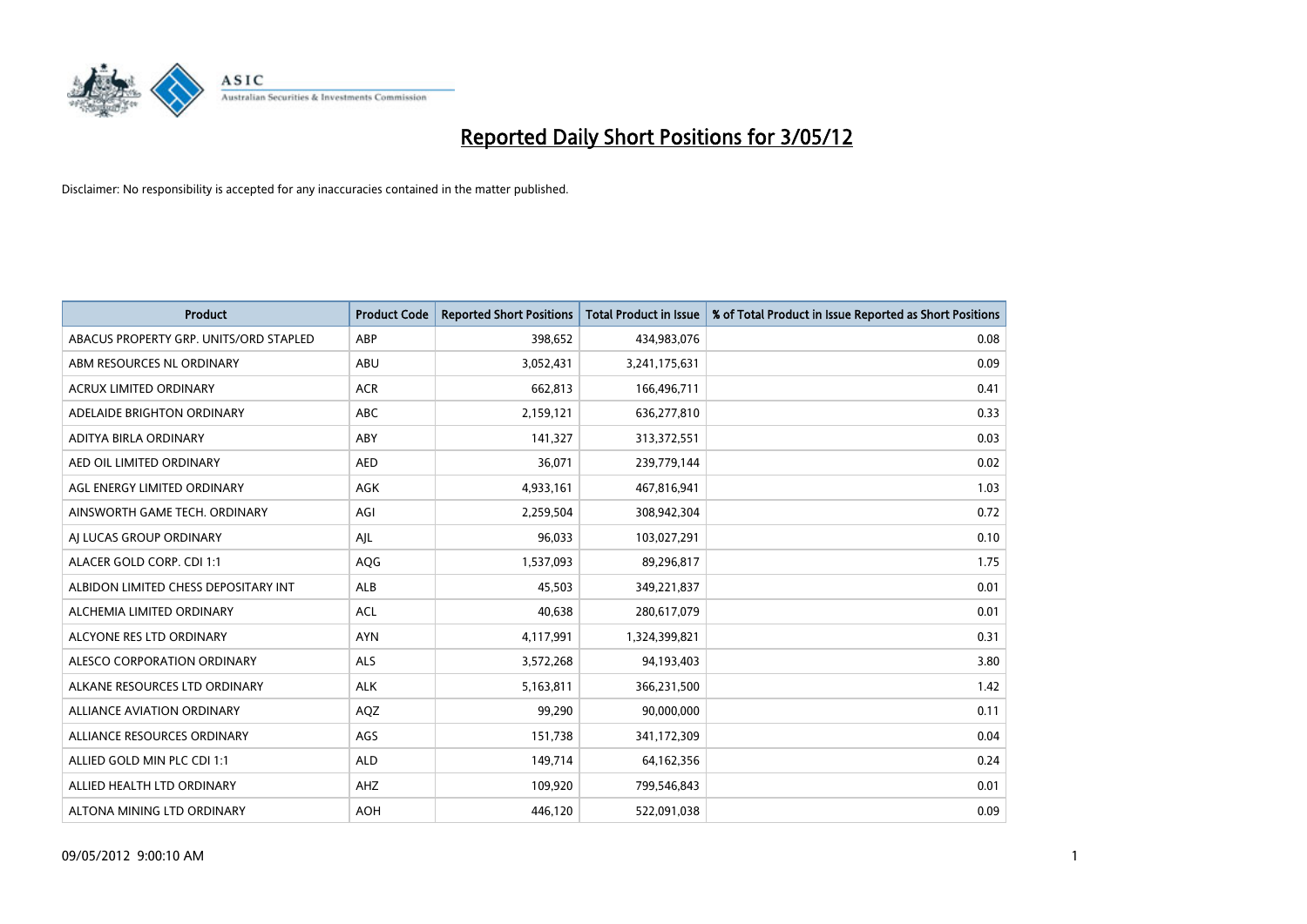

| <b>Product</b>                          | <b>Product Code</b> | <b>Reported Short Positions</b> | <b>Total Product in Issue</b> | % of Total Product in Issue Reported as Short Positions |
|-----------------------------------------|---------------------|---------------------------------|-------------------------------|---------------------------------------------------------|
| ALUMINA LIMITED ORDINARY                | <b>AWC</b>          | 77,341,109                      | 2,440,196,187                 | 3.14                                                    |
| AMALGAMATED HOLDINGS ORDINARY           | AHD                 | 5,101                           | 157,613,022                   | 0.00                                                    |
| AMCOM TELECOMM, ORDINARY                | AMM                 | 5,000                           | 241,491,904                   | 0.00                                                    |
| AMCOR LIMITED ORDINARY                  | AMC                 | 3,499,122                       | 1,206,684,923                 | 0.29                                                    |
| AMP LIMITED ORDINARY                    | AMP                 | 3,304,829                       | 2,894,931,180                 | 0.10                                                    |
| AMPELLA MINING ORDINARY                 | <b>AMX</b>          | 2,776,069                       | 240,600,493                   | 1.14                                                    |
| ANSELL LIMITED ORDINARY                 | <b>ANN</b>          | 1,564,340                       | 130,656,668                   | 1.21                                                    |
| ANTARES ENERGY LTD ORDINARY             | AZZ                 | 143,087                         | 260,000,000                   | 0.06                                                    |
| ANZ BANKING GRP LTD ORDINARY            | ANZ                 | 14,702,234                      | 2,679,519,517                 | 0.54                                                    |
| APA GROUP STAPLED SECURITIES            | <b>APA</b>          | 69,573,254                      | 644,485,583                   | 10.81                                                   |
| APN NEWS & MEDIA ORDINARY               | <b>APN</b>          | 22,894,851                      | 649,010,756                   | 3.54                                                    |
| AQUARIUS PLATINUM. ORDINARY             | <b>AOP</b>          | 9,496,636                       | 470,312,578                   | 2.02                                                    |
| AQUILA RESOURCES ORDINARY               | <b>AQA</b>          | 4,447,854                       | 411,804,442                   | 1.07                                                    |
| ARAFURA RESOURCE LTD ORDINARY           | <b>ARU</b>          | 9,599,090                       | 396,004,144                   | 2.41                                                    |
| ARB CORPORATION ORDINARY                | ARP                 | 36,877                          | 72,481,302                    | 0.06                                                    |
| ARDENT LEISURE GROUP STAPLED SECURITIES | <b>AAD</b>          | 200,431                         | 334,209,401                   | 0.07                                                    |
| ARISTOCRAT LEISURE ORDINARY             | ALL                 | 16,797,162                      | 550,502,889                   | 3.06                                                    |
| ASCIANO LIMITED ORDINARY                | <b>AIO</b>          | 1,326,568                       | 975,385,664                   | 0.13                                                    |
| ASG GROUP LIMITED ORDINARY              | ASZ                 | 108,313                         | 172,142,079                   | 0.06                                                    |
| ASPEN GROUP ORD/UNITS STAPLED           | APZ                 | 157,554                         | 596,206,393                   | 0.02                                                    |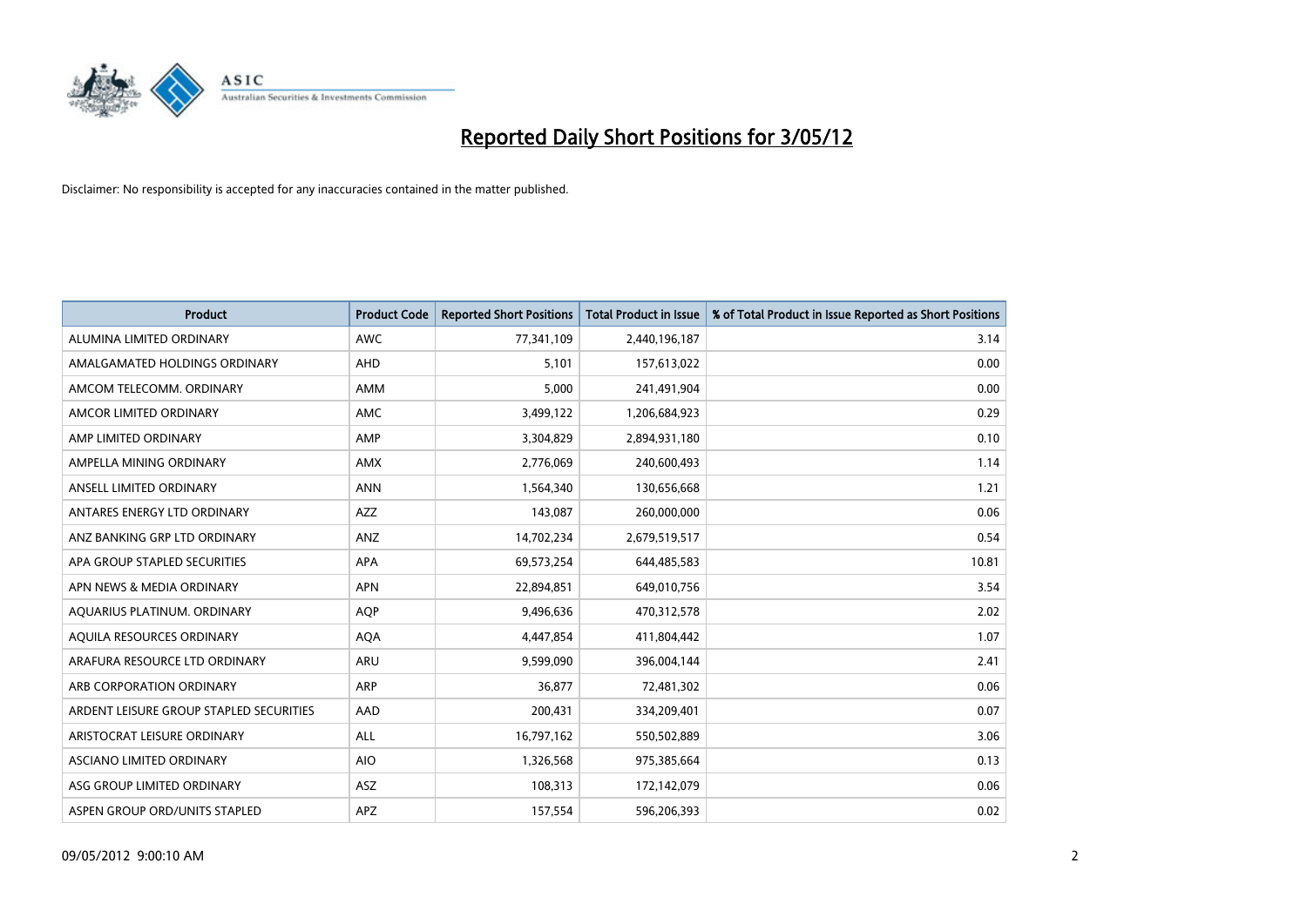

| <b>Product</b>                          | <b>Product Code</b> | <b>Reported Short Positions</b> | <b>Total Product in Issue</b> | % of Total Product in Issue Reported as Short Positions |
|-----------------------------------------|---------------------|---------------------------------|-------------------------------|---------------------------------------------------------|
| ASPIRE MINING LTD ORDINARY              | AKM                 | 391,421                         | 620,594,556                   | 0.06                                                    |
| ASTON RES LTD ORDINARY                  | <b>AZT</b>          | 5,224                           | 205,762,509                   | 0.00                                                    |
| ASTRO JAP PROP GROUP STAPLED SECURITIES | AJA                 | 21,155                          | 58,445,002                    | 0.03                                                    |
| ASX LIMITED ORDINARY                    | ASX                 | 3,129,970                       | 175,136,729                   | 1.79                                                    |
| ATLAS IRON LIMITED ORDINARY             | <b>AGO</b>          | 13,524,425                      | 904,080,993                   | 1.52                                                    |
| AUCKLAND INTERNATION ORDINARY           | AIA                 | 50,000                          | 1,327,230,189                 | 0.00                                                    |
| AURORA OIL & GAS ORDINARY               | <b>AUT</b>          | 5,290,905                       | 411,655,343                   | 1.28                                                    |
| AUSDRILL LIMITED ORDINARY               | ASL                 | 1,148,768                       | 304,330,623                   | 0.37                                                    |
| AUSENCO LIMITED ORDINARY                | AAX                 | 714,393                         | 123,872,665                   | 0.57                                                    |
| AUSGOLD LIMITED ORDINARY                | <b>AUC</b>          | 50,000                          | 125,223,571                   | 0.04                                                    |
| <b>AUSTAL LIMITED ORDINARY</b>          | ASB                 | 277,142                         | 188,193,007                   | 0.15                                                    |
| AUSTIN ENGINEERING ORDINARY             | ANG                 | 22,260                          | 72,314,403                    | 0.02                                                    |
| AUSTRALAND PROPERTY STAPLED SECURITY    | <b>ALZ</b>          | 301,733                         | 576,846,597                   | 0.05                                                    |
| AUSTRALIAN AGRICULT. ORDINARY           | AAC                 | 417,209                         | 312,905,085                   | 0.12                                                    |
| AUSTRALIAN INFRASTR, UNITS/ORDINARY     | <b>AIX</b>          | 11,353,817                      | 620,733,944                   | 1.85                                                    |
| AUSTRALIAN PHARM, ORDINARY              | API                 | 204,302                         | 488,115,883                   | 0.05                                                    |
| AUTOMOTIVE HOLDINGS ORDINARY            | AHE                 | 13,443                          | 260,579,682                   | 0.00                                                    |
| AVIENNINGS LIMITED ORDINARY             | <b>AVJ</b>          | 225,001                         | 274,588,694                   | 0.08                                                    |
| AWE LIMITED ORDINARY                    | <b>AWE</b>          | 3,643,897                       | 521,871,941                   | 0.71                                                    |
| AZIMUTH RES LTD ORDINARY                | <b>AZH</b>          | 712,347                         | 401,368,304                   | 0.17                                                    |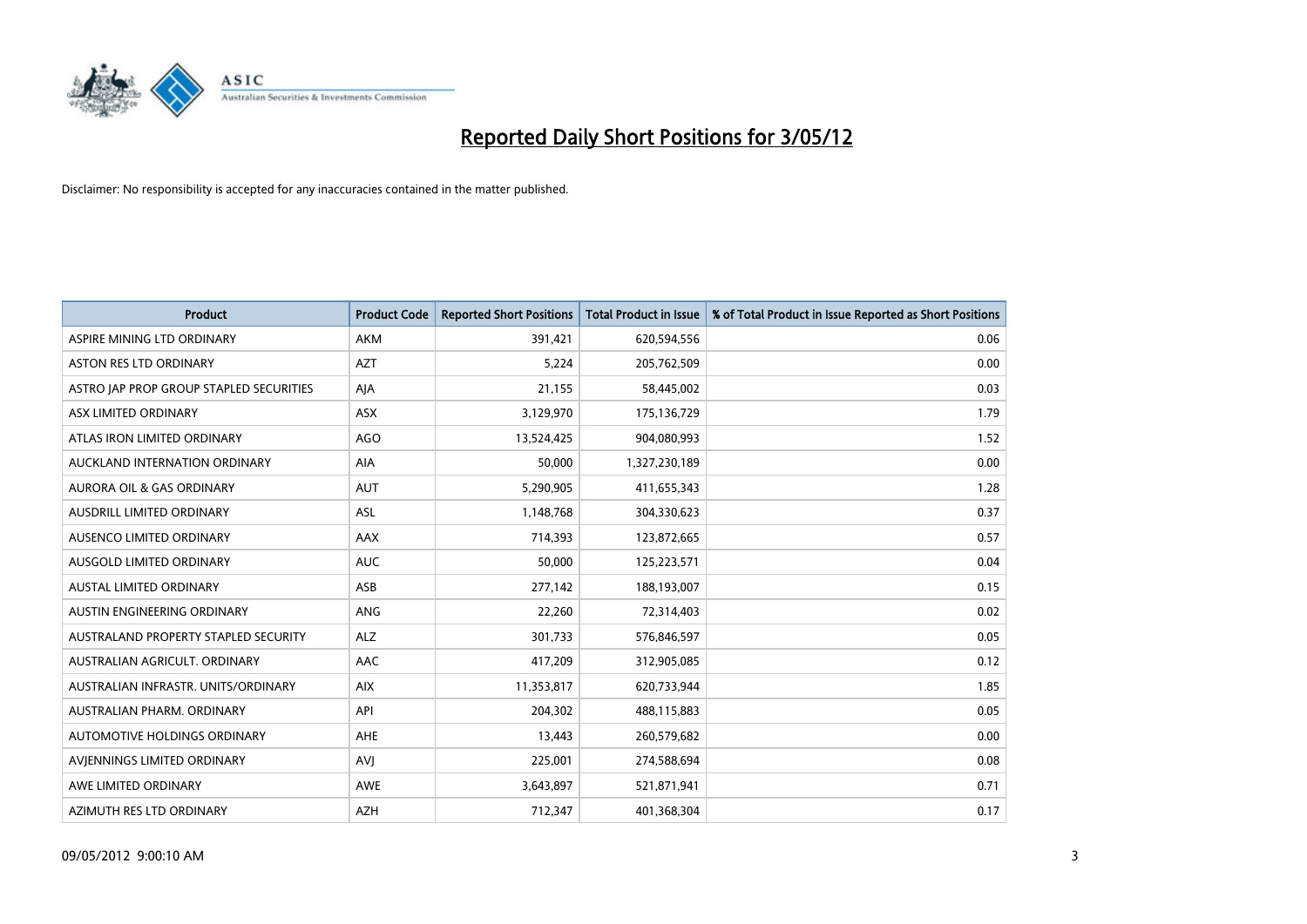

| <b>Product</b>                       | <b>Product Code</b> | <b>Reported Short Positions</b> | <b>Total Product in Issue</b> | % of Total Product in Issue Reported as Short Positions |
|--------------------------------------|---------------------|---------------------------------|-------------------------------|---------------------------------------------------------|
| AZUMAH RESOURCES ORDINARY            | <b>AZM</b>          | 2,437,986                       | 333,614,096                   | 0.73                                                    |
| <b>BANDANNA ENERGY ORDINARY</b>      | <b>BND</b>          | 3,539,103                       | 528,481,199                   | 0.65                                                    |
| BANK OF QUEENSLAND. ORDINARY         | <b>BOQ</b>          | 8,396,418                       | 304,034,664                   | 2.80                                                    |
| <b>BANNERMAN RESOURCES ORDINARY</b>  | <b>BMN</b>          | 10,000                          | 299,538,975                   | 0.00                                                    |
| <b>BASE RES LIMITED ORDINARY</b>     | <b>BSE</b>          | 809,761                         | 460,440,029                   | 0.18                                                    |
| <b>BATHURST RESOURCES ORDINARY</b>   | <b>BTU</b>          | 29,849,472                      | 695,747,997                   | 4.29                                                    |
| <b>BC IRON LIMITED ORDINARY</b>      | <b>BCI</b>          | 272,530                         | 103,861,000                   | 0.26                                                    |
| BEACH ENERGY LIMITED ORDINARY        | <b>BPT</b>          | 31,889,173                      | 1,199,253,779                 | 2.67                                                    |
| BEADELL RESOURCE LTD ORDINARY        | <b>BDR</b>          | 8,462,874                       | 716,004,752                   | 1.19                                                    |
| BENDIGO AND ADELAIDE ORDINARY        | <b>BEN</b>          | 4,107,190                       | 396,604,957                   | 1.04                                                    |
| BERKELEY RESOURCES ORDINARY          | <b>BKY</b>          | 1,761,384                       | 179,298,273                   | 0.99                                                    |
| BETASHARES ASX RES ETF UNITS         | <b>ORE</b>          | 78,350                          | 4,220,217                     | 1.86                                                    |
| <b>BHP BILLITON LIMITED ORDINARY</b> | <b>BHP</b>          | 18,221,873                      | 3,211,691,105                 | 0.51                                                    |
| <b>BILLABONG ORDINARY</b>            | <b>BBG</b>          | 20,676,930                      | 257,888,239                   | 8.00                                                    |
| <b>BIOTA HOLDINGS ORDINARY</b>       | <b>BTA</b>          | 475,518                         | 181,981,639                   | 0.26                                                    |
| <b>BLACKMORES LIMITED ORDINARY</b>   | <b>BKL</b>          | 100                             | 16,779,761                    | 0.00                                                    |
| <b>BLUESCOPE STEEL LTD ORDINARY</b>  | <b>BSL</b>          | 38,372,540                      | 3,349,185,247                 | 1.15                                                    |
| BOART LONGYEAR ORDINARY              | <b>BLY</b>          | 6,964,297                       | 461,163,412                   | 1.52                                                    |
| <b>BOOM LOGISTICS ORDINARY</b>       | <b>BOL</b>          | 3,866                           | 468,663,585                   | 0.00                                                    |
| BORAL LIMITED, ORDINARY              | <b>BLD</b>          | 31,377,729                      | 758,572,140                   | 4.12                                                    |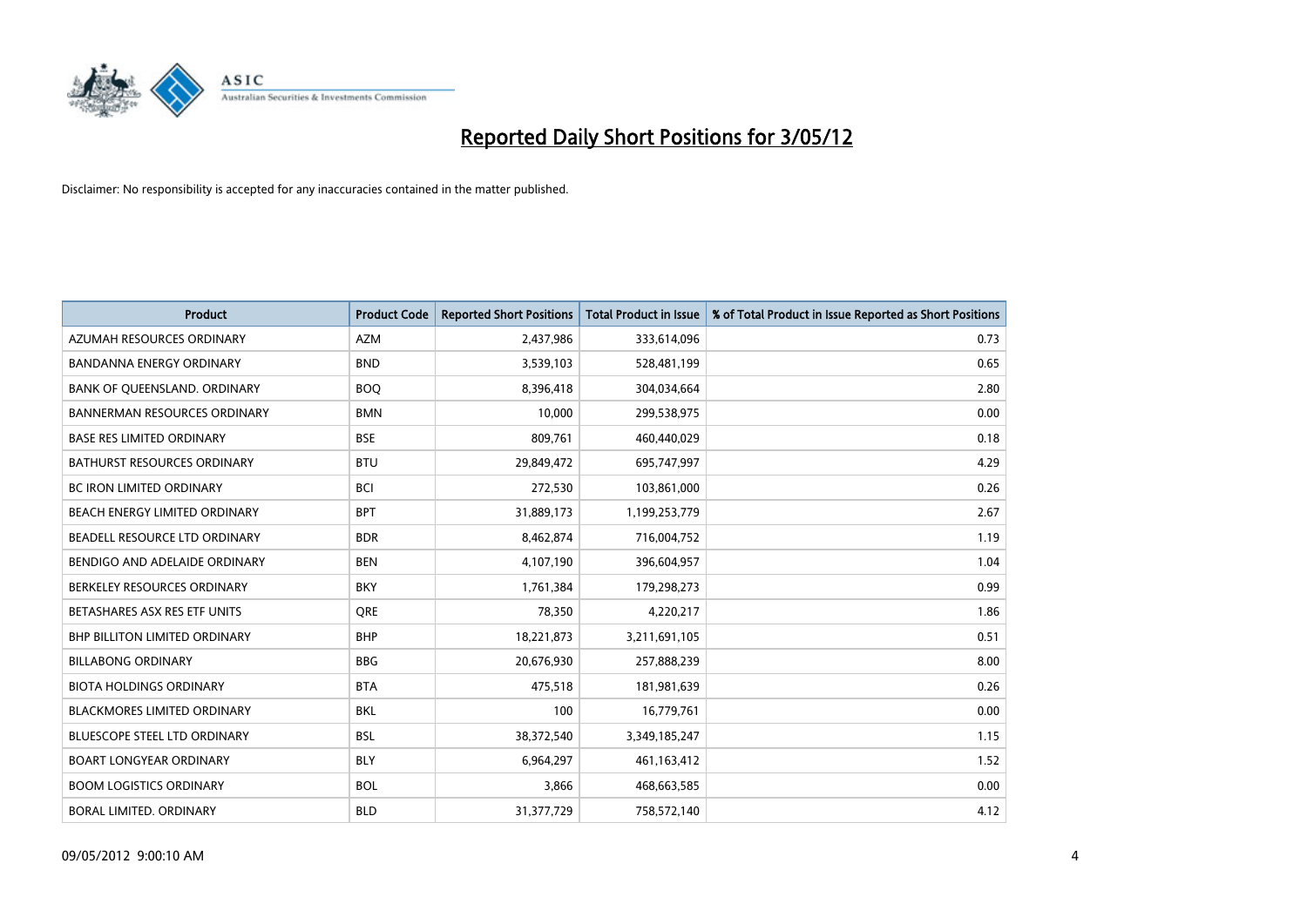

| <b>Product</b>                          | <b>Product Code</b> | <b>Reported Short Positions</b> | <b>Total Product in Issue</b> | % of Total Product in Issue Reported as Short Positions |
|-----------------------------------------|---------------------|---------------------------------|-------------------------------|---------------------------------------------------------|
| <b>BRADKEN LIMITED ORDINARY</b>         | <b>BKN</b>          | 7,737,562                       | 168,629,376                   | 4.58                                                    |
| <b>BRAMBLES LIMITED ORDINARY</b>        | <b>BXB</b>          | 11,911,723                      | 1,480,960,359                 | 0.79                                                    |
| <b>BREVILLE GROUP LTD ORDINARY</b>      | <b>BRG</b>          | 34,101                          | 130,095,322                   | 0.03                                                    |
| <b>BRICKWORKS LIMITED ORDINARY</b>      | <b>BKW</b>          | 25,101                          | 147,567,333                   | 0.02                                                    |
| <b>BROCKMAN RESOURCES ORDINARY</b>      | <b>BRM</b>          | 66,135                          | 145,053,151                   | 0.04                                                    |
| <b>BURU ENERGY ORDINARY</b>             | <b>BRU</b>          | 8,938,418                       | 234,219,477                   | 3.82                                                    |
| <b>BWP TRUST ORDINARY UNITS</b>         | <b>BWP</b>          | 349,730                         | 525,255,093                   | 0.05                                                    |
| CABCHARGE AUSTRALIA ORDINARY            | CAB                 | 498,095                         | 120,437,014                   | 0.42                                                    |
| CALTEX AUSTRALIA ORDINARY               | <b>CTX</b>          | 7,298,481                       | 270,000,000                   | 2.68                                                    |
| <b>CAMPBELL BROTHERS ORDINARY</b>       | <b>CPB</b>          | 1,669,462                       | 67,503,411                    | 2.49                                                    |
| CAPE LAMBERT RES LTD ORDINARY           | <b>CFE</b>          | 190,004                         | 689,108,792                   | 0.02                                                    |
| CARABELLA RES LTD ORDINARY              | <b>CLR</b>          | 88,945                          | 133,642,797                   | 0.07                                                    |
| <b>CARBON ENERGY ORDINARY</b>           | <b>CNX</b>          | 77,039                          | 772,293,626                   | 0.01                                                    |
| <b>CARDNO LIMITED ORDINARY</b>          | CDD                 | 63,827                          | 138,094,885                   | 0.04                                                    |
| CARNARVON PETROLEUM ORDINARY            | <b>CVN</b>          | 222,258                         | 694,644,634                   | 0.04                                                    |
| CARSALES.COM LTD ORDINARY               | <b>CRZ</b>          | 26,994,011                      | 233,684,223                   | 11.55                                                   |
| CASH CONVERTERS ORDINARY                | CCV                 | 41,599                          | 379,761,025                   | 0.01                                                    |
| CENTRO RETAIL AUST ORD/UNIT STAPLED SEC | <b>CRF</b>          | 4,997,033                       | 1,340,723,189                 | 0.37                                                    |
| CERAMIC FUEL CELLS ORDINARY             | <b>CFU</b>          | 155,816                         | 1,366,298,863                 | 0.01                                                    |
| CFS RETAIL PROPERTY UNITS               | <b>CFX</b>          | 59,314,645                      | 2,839,591,911                 | 2.11                                                    |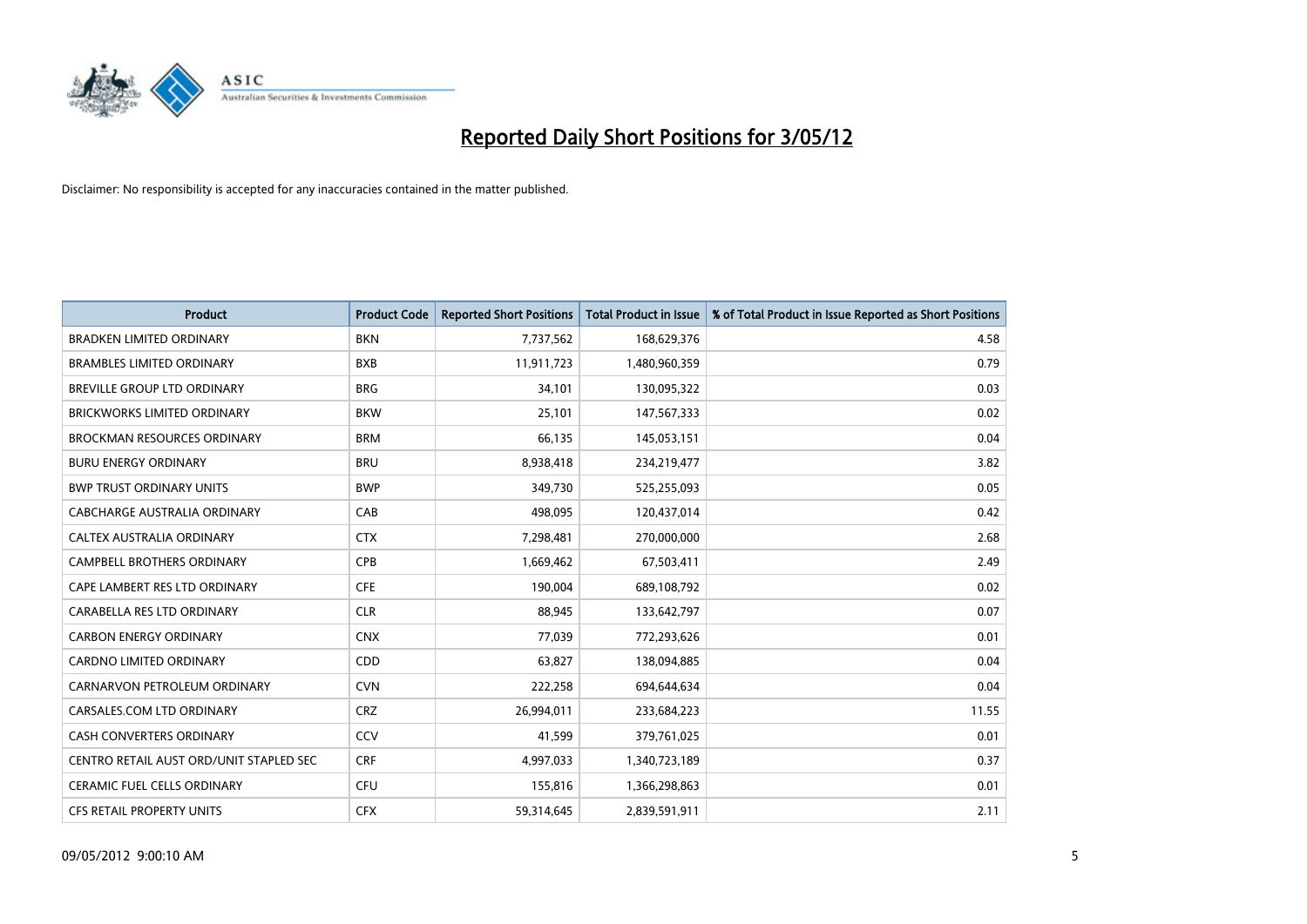

| <b>Product</b>                           | <b>Product Code</b> | <b>Reported Short Positions</b> | <b>Total Product in Issue</b> | % of Total Product in Issue Reported as Short Positions |
|------------------------------------------|---------------------|---------------------------------|-------------------------------|---------------------------------------------------------|
| <b>CGA MINING LIMITED ORDINARY</b>       | <b>CGX</b>          | 188,099                         | 337,725,726                   | 0.05                                                    |
| CHALLENGER DIV.PRO. STAPLED UNITS        | <b>CDI</b>          | 139,945                         | 883,903,667                   | 0.01                                                    |
| <b>CHALLENGER INFRAST, STAPLED UNITS</b> | <b>CIF</b>          | 159,107                         | 316,223,785                   | 0.05                                                    |
| <b>CHALLENGER LIMITED ORDINARY</b>       | <b>CGF</b>          | 4,835,929                       | 546,855,644                   | 0.90                                                    |
| CHARTER HALL GROUP STAPLED US PROHIBIT.  | <b>CHC</b>          | 307,284                         | 308,653,497                   | 0.09                                                    |
| <b>CHARTER HALL RETAIL UNITS</b>         | CQR                 | 907,291                         | 299,628,571                   | 0.30                                                    |
| <b>CHORUS LIMITED ORDINARY</b>           | <b>CNU</b>          | 936,034                         | 385,082,123                   | 0.25                                                    |
| CITIGOLD CORP LTD ORDINARY               | <b>CTO</b>          | 1,355,317                       | 1,105,078,301                 | 0.12                                                    |
| <b>CLOUGH LIMITED ORDINARY</b>           | <b>CLO</b>          | 78,330                          | 773,313,572                   | 0.00                                                    |
| <b>CNPR GRP UNITS/ORD STAPLED</b>        | <b>CNP</b>          | 2,537                           | 972,414,514                   | 0.00                                                    |
| COAL OF AFRICA LTD ORDINARY              | <b>CZA</b>          | 1,869,185                       | 662,484,573                   | 0.29                                                    |
| <b>COALSPUR MINES LTD ORDINARY</b>       | <b>CPL</b>          | 9,694,045                       | 620,729,899                   | 1.56                                                    |
| COALWORKS LIMITED ORDINARY               | <b>CWK</b>          | 9,000                           | 171,618,964                   | 0.01                                                    |
| <b>COBAR CONSOLIDATED ORDINARY</b>       | CCU                 | 262,926                         | 209,601,187                   | 0.12                                                    |
| COCA-COLA AMATIL ORDINARY                | <b>CCL</b>          | 10,188,735                      | 761,319,007                   | 1.32                                                    |
| COCHLEAR LIMITED ORDINARY                | <b>COH</b>          | 5,910,540                       | 56,929,432                    | 10.37                                                   |
| <b>COCKATOO COAL ORDINARY</b>            | <b>COK</b>          | 10,974,201                      | 1,016,746,908                 | 1.08                                                    |
| COKAL LTD ORDINARY                       | <b>CKA</b>          | 95,452                          | 411,046,892                   | 0.02                                                    |
| <b>COLLINS FOODS LTD ORDINARY</b>        | <b>CKF</b>          | 23,670                          | 93,000,003                    | 0.03                                                    |
| COMMONWEALTH BANK, ORDINARY              | <b>CBA</b>          | 28,710,215                      | 1,592,154,780                 | 1.79                                                    |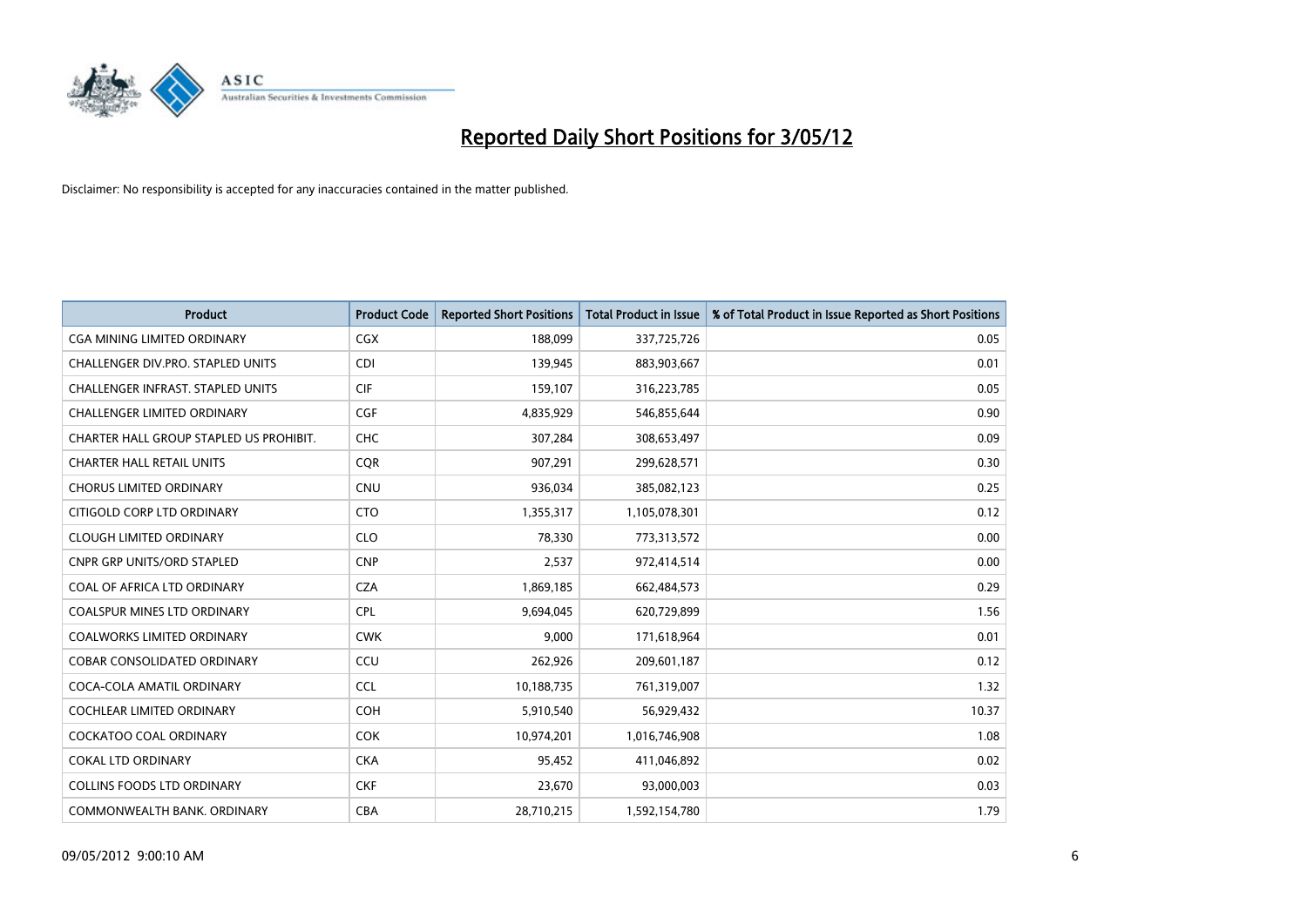

| <b>Product</b>                                  | <b>Product Code</b> | <b>Reported Short Positions</b> | <b>Total Product in Issue</b> | % of Total Product in Issue Reported as Short Positions |
|-------------------------------------------------|---------------------|---------------------------------|-------------------------------|---------------------------------------------------------|
| <b>COMMONWEALTH PROP ORDINARY UNITS</b>         | <b>CPA</b>          | 34,619,935                      | 2,389,601,065                 | 1.47                                                    |
| <b>COMPASS RESOURCES ORDINARY</b>               | <b>CMR</b>          | 7,472                           | 1,403,744,100                 | 0.00                                                    |
| <b>COMPUTERSHARE LTD ORDINARY</b>               | <b>CPU</b>          | 6,673,626                       | 555,664,059                   | 1.21                                                    |
| CONSOLIDATED MEDIA. ORDINARY                    | <b>CMI</b>          | 1,478,702                       | 561,834,996                   | 0.25                                                    |
| CONTINENTAL COAL LTD ORDINARY                   | <b>CCC</b>          | 670,534                         | 421,018,421                   | 0.16                                                    |
| <b>COOPER ENERGY LTD ORDINARY</b>               | <b>COE</b>          | 321,070                         | 292,791,528                   | 0.11                                                    |
| <b>CREDIT CORP GROUP ORDINARY</b>               | <b>CCP</b>          | 4,756                           | 45,571,114                    | 0.01                                                    |
| <b>CREDIT SUISSE PL100 ORD/UNITS FULLY PAID</b> | <b>CSW</b>          | 737,328                         | 25,944,995                    | 2.84                                                    |
| CROMWELL PROP STAPLED SECURITIES                | <b>CMW</b>          | 17,863                          | 1,168,086,516                 | 0.00                                                    |
| <b>CROWN LIMITED ORDINARY</b>                   | <b>CWN</b>          | 3,563,094                       | 728,394,185                   | 0.50                                                    |
| <b>CSG LIMITED ORDINARY</b>                     | CSV                 | 669,392                         | 282,567,499                   | 0.22                                                    |
| <b>CSL LIMITED ORDINARY</b>                     | <b>CSL</b>          | 6,862,674                       | 512,208,520                   | 1.33                                                    |
| <b>CSR LIMITED ORDINARY</b>                     | <b>CSR</b>          | 23,039,677                      | 506,000,315                   | 4.54                                                    |
| <b>CUDECO LIMITED ORDINARY</b>                  | CDU                 | 2,104,330                       | 190,059,476                   | 1.10                                                    |
| <b>CUE ENERGY RESOURCE ORDINARY</b>             | <b>CUE</b>          | 3,040,274                       | 698,119,720                   | 0.43                                                    |
| <b>CUSTOMERS LIMITED ORDINARY</b>               | <b>CUS</b>          | 18,230                          | 134,869,357                   | 0.01                                                    |
| DART ENERGY LTD ORDINARY                        | <b>DTE</b>          | 16,636,585                      | 736,141,536                   | 2.25                                                    |
| DAVID JONES LIMITED ORDINARY                    | <b>DJS</b>          | 51,978,262                      | 524,940,325                   | 9.91                                                    |
| DECMIL GROUP LIMITED ORDINARY                   | <b>DCG</b>          | 365,567                         | 166,492,757                   | 0.23                                                    |
| DEEP YELLOW LIMITED ORDINARY                    | <b>DYL</b>          | 375                             | 1,128,736,403                 | 0.00                                                    |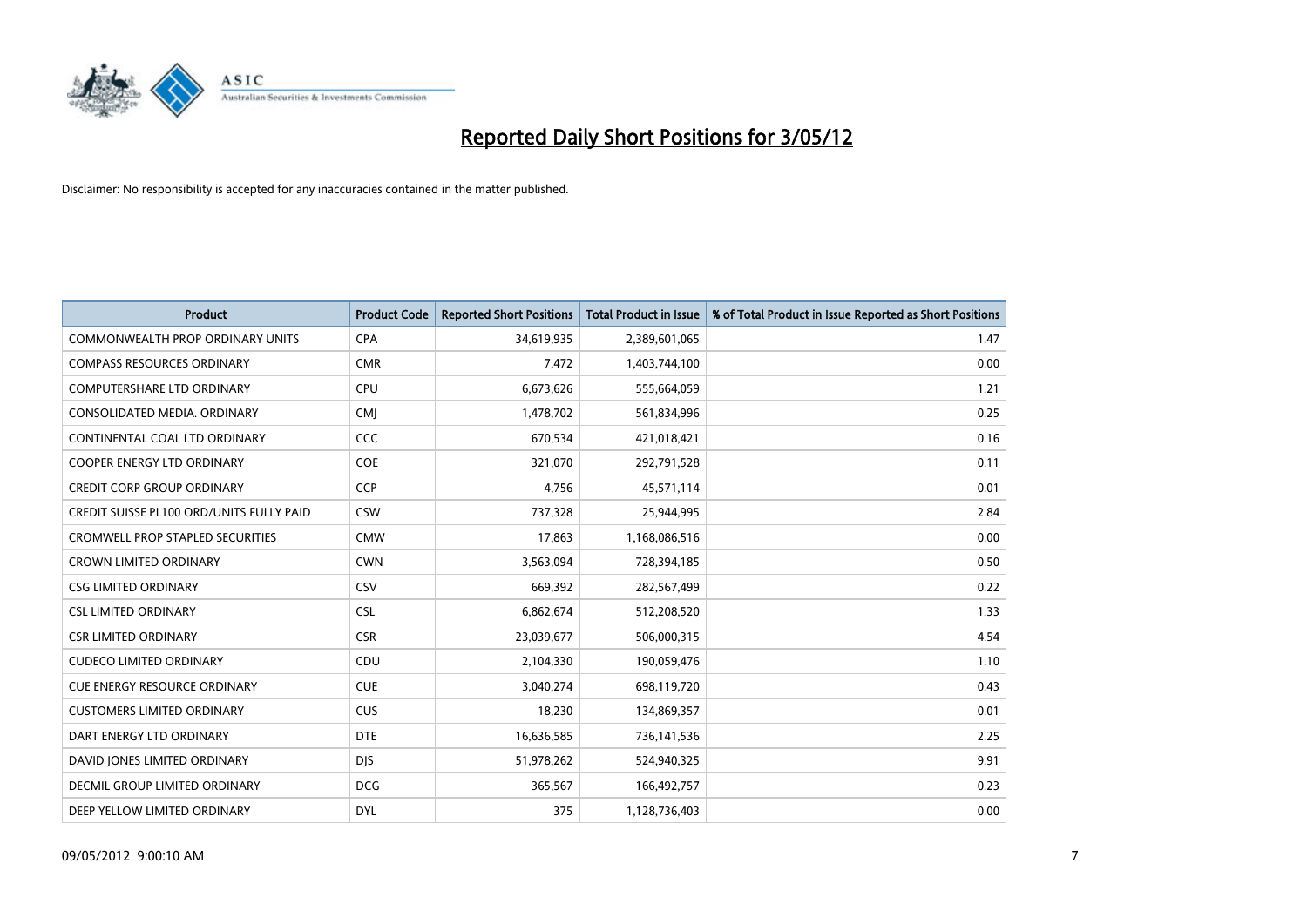

| <b>Product</b>                     | <b>Product Code</b> | <b>Reported Short Positions</b> | <b>Total Product in Issue</b> | % of Total Product in Issue Reported as Short Positions |
|------------------------------------|---------------------|---------------------------------|-------------------------------|---------------------------------------------------------|
| DEXUS PROPERTY GROUP STAPLED UNITS | <b>DXS</b>          | 12,559,523                      | 4,839,024,176                 | 0.26                                                    |
| DISCOVERY METALS LTD ORDINARY      | <b>DML</b>          | 6,923,920                       | 442,128,231                   | 1.58                                                    |
| DOMINO PIZZA ENTERPR ORDINARY      | <b>DMP</b>          | 529,209                         | 69,899,674                    | 0.76                                                    |
| DOWNER EDI LIMITED ORDINARY        | <b>DOW</b>          | 1,799,572                       | 429,100,296                   | 0.43                                                    |
| DRILLSEARCH ENERGY ORDINARY        | <b>DLS</b>          | 4,325,858                       | 337,449,196                   | 1.27                                                    |
| DUET GROUP STAPLED US PROHIBIT.    | <b>DUE</b>          | 12,936,615                      | 1,109,831,386                 | 1.18                                                    |
| DULUXGROUP LIMITED ORDINARY        | <b>DLX</b>          | 8,759,742                       | 367,456,259                   | 2.40                                                    |
| <b>DWS LTD ORDINARY</b>            | <b>DWS</b>          | 550                             | 132,362,763                   | 0.00                                                    |
| ECHO ENTERTAINMENT ORDINARY        | <b>EGP</b>          | 57,120,713                      | 688,019,737                   | 8.29                                                    |
| <b>ELDERS LIMITED ORDINARY</b>     | <b>ELD</b>          | 19,980,636                      | 448,598,480                   | 4.45                                                    |
| ELDORADO GOLD CORP CDI 1:1         | EAU                 | 34,775                          | 7,235,235                     | 0.48                                                    |
| ELEMENTAL MINERALS ORDINARY        | <b>ELM</b>          | 396,637                         | 243,614,280                   | 0.16                                                    |
| ELEMENTOS LIMITED ORDINARY         | <b>ELT</b>          | 16                              | 82,383,526                    | 0.00                                                    |
| <b>EMECO HOLDINGS ORDINARY</b>     | <b>EHL</b>          | 1,983,873                       | 631,237,586                   | 0.32                                                    |
| <b>ENDEAVOUR MIN CORP CDI 1:1</b>  | <b>EVR</b>          | 94,181                          | 119,047,006                   | 0.07                                                    |
| ENERGY RESOURCES ORDINARY 'A'      | ERA                 | 6,438,188                       | 517,725,062                   | 1.21                                                    |
| ENERGY WORLD CORPOR. ORDINARY      | <b>EWC</b>          | 23,366,875                      | 1,734,166,672                 | 1.34                                                    |
| <b>ENVESTRA LIMITED ORDINARY</b>   | <b>ENV</b>          | 7,837,010                       | 1,572,392,111                 | 0.48                                                    |
| EQUATORIAL RES LTD ORDINARY        | EQX                 | 78,157                          | 115,148,553                   | 0.06                                                    |
| ERM POWER LIMITED ORDINARY         | <b>EPW</b>          | 200                             | 168,221,531                   | 0.00                                                    |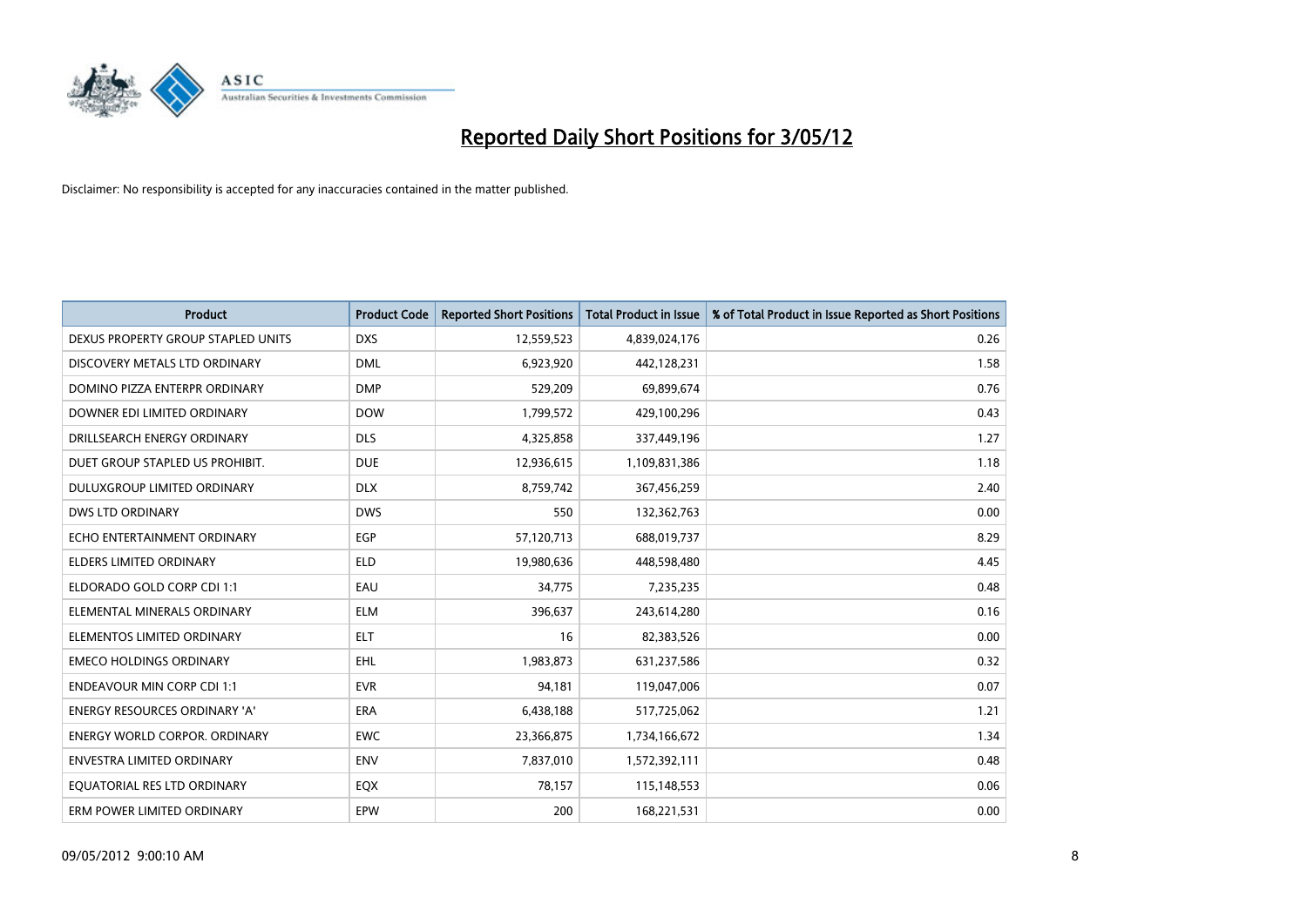

| <b>Product</b>                        | <b>Product Code</b> | <b>Reported Short Positions</b> | <b>Total Product in Issue</b> | % of Total Product in Issue Reported as Short Positions |
|---------------------------------------|---------------------|---------------------------------|-------------------------------|---------------------------------------------------------|
| EUREKA ENERGY LTD ORDINARY            | <b>EKA</b>          | 34,485                          | 237,014,050                   | 0.01                                                    |
| EUROZ LIMITED ORDINARY                | EZL                 | 69,920                          | 143,633,668                   | 0.05                                                    |
| EVOLUTION MINING LTD ORDINARY         | <b>EVN</b>          | 2,853,442                       | 707,105,713                   | 0.40                                                    |
| <b>EXCO RESOURCES LTD ORDINARY</b>    | <b>EXS</b>          | 50,060                          | 356,044,187                   | 0.01                                                    |
| FAIRFAX MEDIA LTD ORDINARY            | <b>FXI</b>          | 241,734,027                     | 2,351,955,725                 | 10.30                                                   |
| <b>FANTASTIC HOLDINGS ORDINARY</b>    | <b>FAN</b>          | 94,415                          | 102,739,538                   | 0.09                                                    |
| <b>FAR LTD ORDINARY</b>               | <b>FAR</b>          | 29,000,000                      | 2,499,846,742                 | 1.16                                                    |
| FISHER & PAYKEL H. ORDINARY           | <b>FPH</b>          | 7,000                           | 530,053,399                   | 0.00                                                    |
| FKP PROPERTY GROUP STAPLED SECURITIES | <b>FKP</b>          | 30,625,890                      | 1,211,033,858                 | 2.52                                                    |
| FLEETWOOD CORP ORDINARY               | <b>FWD</b>          | 137,694                         | 59,170,665                    | 0.24                                                    |
| FLETCHER BUILDING ORDINARY            | <b>FBU</b>          | 10,337,054                      | 682,866,936                   | 1.50                                                    |
| <b>FLEXIGROUP LIMITED ORDINARY</b>    | <b>FXL</b>          | 32,436                          | 279,911,147                   | 0.00                                                    |
| <b>FLIGHT CENTRE ORDINARY</b>         | <b>FLT</b>          | 10,628,044                      | 100,031,742                   | 10.62                                                   |
| FLINDERS MINES LTD ORDINARY           | <b>FMS</b>          | 91,772                          | 1,821,300,404                 | 0.01                                                    |
| FOCUS MINERALS LTD ORDINARY           | <b>FML</b>          | 569,558                         | 4,320,773,701                 | 0.01                                                    |
| <b>FORGE GROUP LIMITED ORDINARY</b>   | <b>FGE</b>          | 334,802                         | 83,469,014                    | 0.39                                                    |
| <b>FORTESCUE METALS GRP ORDINARY</b>  | <b>FMG</b>          | 112,872,286                     | 3,113,798,659                 | 3.58                                                    |
| <b>G.U.D. HOLDINGS ORDINARY</b>       | GUD                 | 788.138                         | 70,803,455                    | 1.09                                                    |
| <b>GALAXY RESOURCES ORDINARY</b>      | <b>GXY</b>          | 6,311,084                       | 360,858,793                   | 1.73                                                    |
| <b>GEODYNAMICS LIMITED ORDINARY</b>   | GDY                 | 850                             | 406,452,608                   | 0.00                                                    |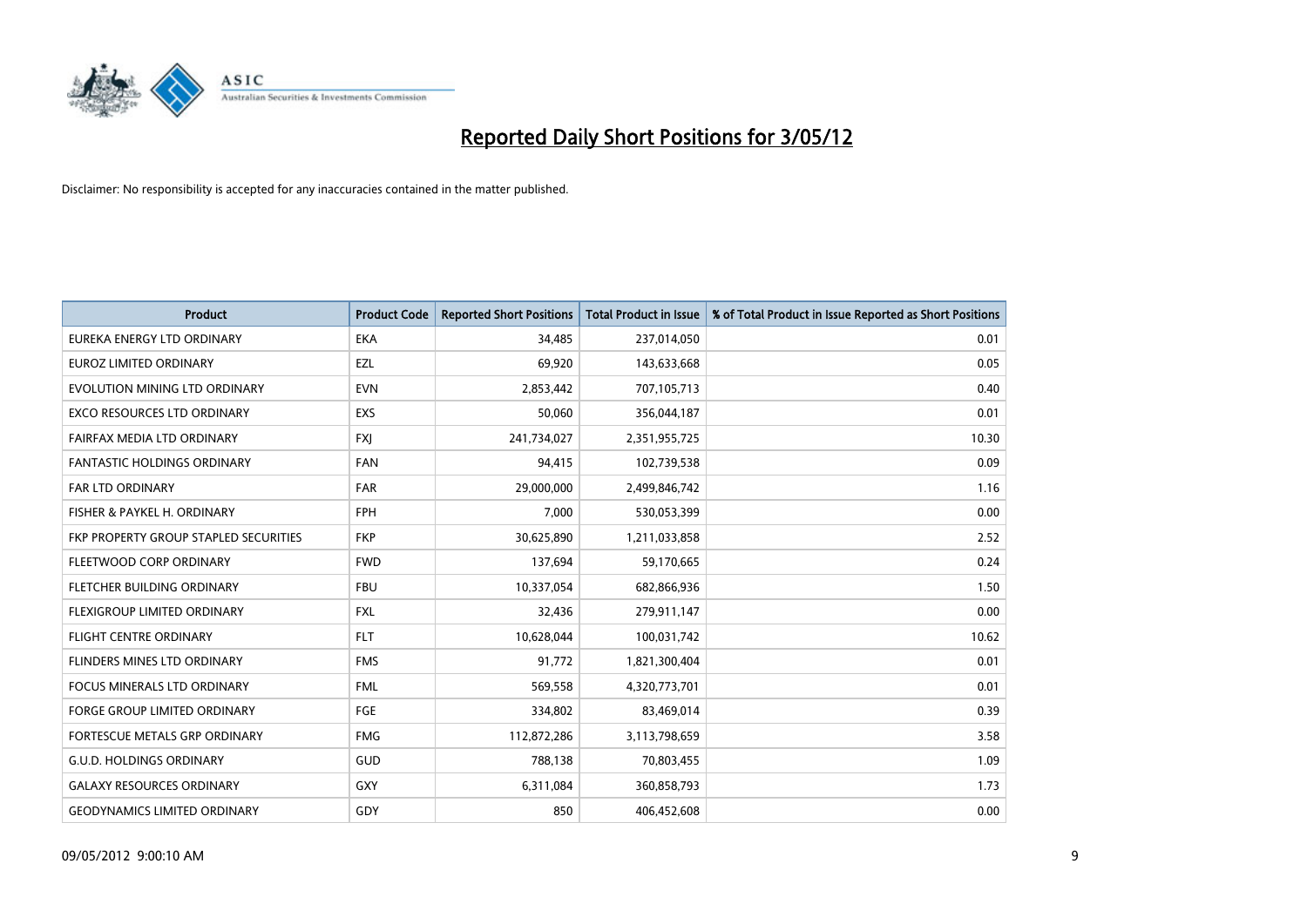

| <b>Product</b>                                   | <b>Product Code</b> | <b>Reported Short Positions</b> | <b>Total Product in Issue</b> | % of Total Product in Issue Reported as Short Positions |
|--------------------------------------------------|---------------------|---------------------------------|-------------------------------|---------------------------------------------------------|
| <b>GINDALBIE METALS LTD ORDINARY</b>             | <b>GBG</b>          | 29,587,085                      | 1,247,487,454                 | 2.37                                                    |
| <b>GLOBAL CONSTRUCTION ORDINARY</b>              | GCS                 | 50,000                          | 116,464,741                   | 0.04                                                    |
| <b>GLOUCESTER COAL ORDINARY</b>                  | GCL                 | 1,183,050                       | 202,905,967                   | 0.57                                                    |
| <b>GOLD ROAD RES LTD ORDINARY</b>                | GOR                 | 158,619                         | 389,950,665                   | 0.05                                                    |
| <b>GOODMAN FIELDER, ORDINARY</b>                 | <b>GFF</b>          | 30,008,965                      | 1,955,559,207                 | 1.53                                                    |
| <b>GOODMAN GROUP STAPLED US PROHIBIT.</b>        | <b>GMG</b>          | 16,773,696                      | 1,549,551,920                 | 1.08                                                    |
| <b>GPT GROUP STAPLED SEC.</b>                    | GPT                 | 9,624,967                       | 1,795,093,746                 | 0.55                                                    |
| <b>GRAINCORP LIMITED A CLASS ORDINARY</b>        | <b>GNC</b>          | 659,614                         | 198,318,900                   | 0.34                                                    |
| <b>GRANGE RESOURCES, ORDINARY</b>                | <b>GRR</b>          | 148,427                         | 1,154,766,592                 | 0.01                                                    |
| <b>GREENLAND MIN EN LTD ORDINARY</b>             | GGG                 | 3,402,476                       | 416,390,488                   | 0.81                                                    |
| <b>GROWTHPOINT PROPERTY ORD/UNIT STAPLED SEC</b> | GOZ                 | 101,324                         | 291,904,374                   | 0.03                                                    |
| <b>GRYPHON MINERALS LTD ORDINARY</b>             | GRY                 | 4,293,362                       | 348,264,983                   | 1.24                                                    |
| <b>GUILDFORD COAL LTD ORDINARY</b>               | <b>GUF</b>          | 1,322,555                       | 276,867,530                   | 0.49                                                    |
| <b>GUNNS LIMITED ORDINARY</b>                    | <b>GNS</b>          | 61,577,960                      | 848,401,559                   | 7.25                                                    |
| <b>GWA GROUP LTD ORDINARY</b>                    | <b>GWA</b>          | 15,732,812                      | 302,005,514                   | 5.22                                                    |
| HARVEY NORMAN ORDINARY                           | <b>HVN</b>          | 74,562,166                      | 1,062,316,784                 | 6.97                                                    |
| HASTIE GROUP LIMITED ORDINARY                    | <b>HST</b>          | 248,056                         | 137,353,504                   | 0.18                                                    |
| HASTINGS DIVERSIFIED STAPLED SECURITY            | <b>HDF</b>          | 399,366                         | 530,001,072                   | 0.07                                                    |
| <b>HAVILAH RESOURCES NL ORDINARY</b>             | <b>HAV</b>          | 89,744                          | 101,311,223                   | 0.09                                                    |
| <b>HENDERSON GROUP CDI 1:1</b>                   | <b>HGG</b>          | 18,190,946                      | 669,889,446                   | 2.74                                                    |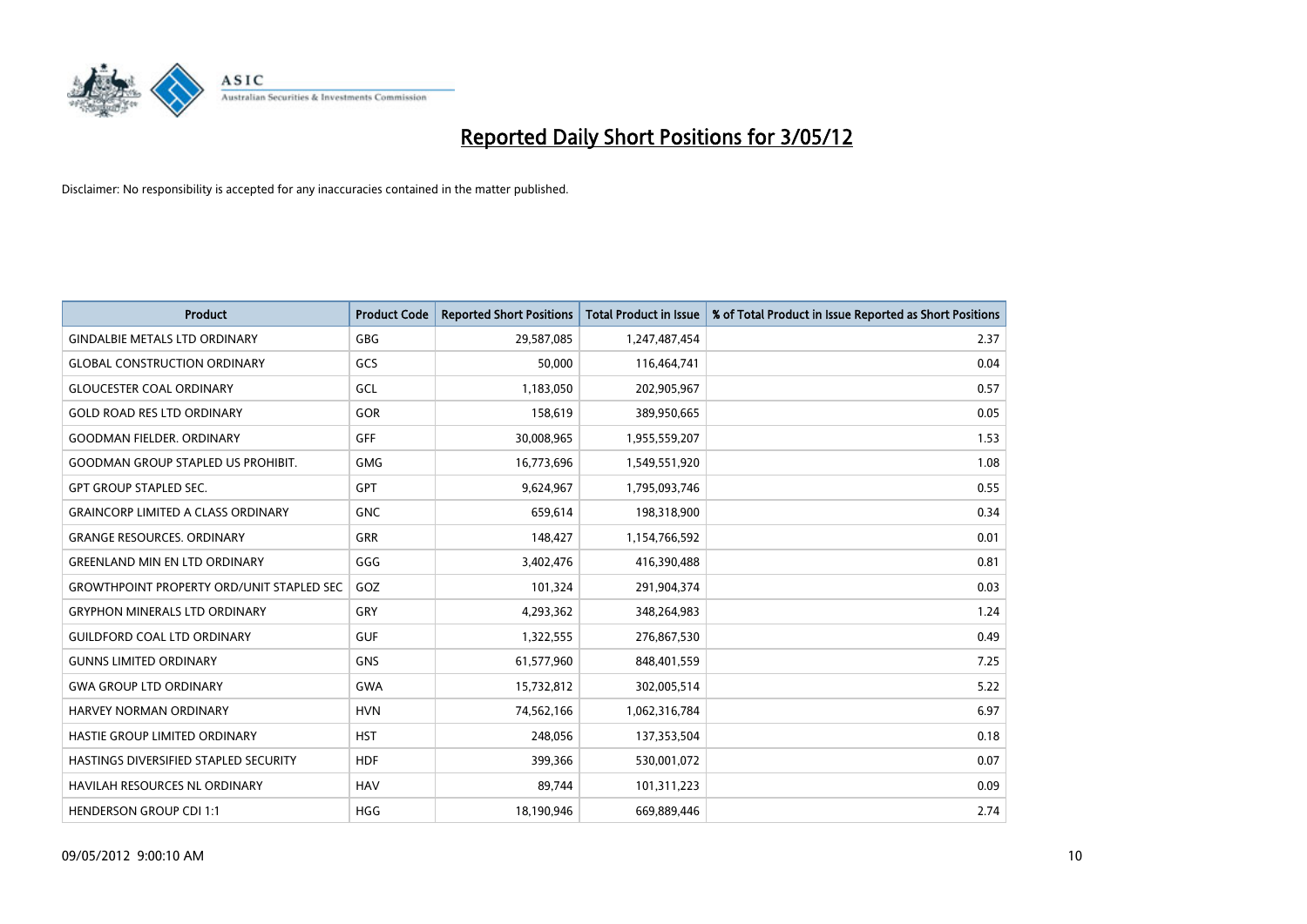

| <b>Product</b>                                | <b>Product Code</b> | <b>Reported Short Positions</b> | <b>Total Product in Issue</b> | % of Total Product in Issue Reported as Short Positions |
|-----------------------------------------------|---------------------|---------------------------------|-------------------------------|---------------------------------------------------------|
| HFA HOLDINGS LIMITED ORDINARY                 | <b>HFA</b>          | 3.809                           | 117,332,831                   | 0.00                                                    |
| HIGHLANDS PACIFIC ORDINARY                    | <b>HIG</b>          | 77,597                          | 686,202,481                   | 0.01                                                    |
| HILLGROVE RES LTD ORDINARY                    | <b>HGO</b>          | 12,275,258                      | 793,698,575                   | 1.54                                                    |
| HILLS HOLDINGS LTD ORDINARY                   | <b>HIL</b>          | 3,544,933                       | 246,500,444                   | 1.42                                                    |
| HORIZON OIL LIMITED ORDINARY                  | <b>HZN</b>          | 30,315,580                      | 1,130,811,515                 | 2.69                                                    |
| <b>ICON ENERGY LIMITED ORDINARY</b>           | <b>ICN</b>          | 4,750                           | 469,301,394                   | 0.00                                                    |
| <b>IINET LIMITED ORDINARY</b>                 | <b>IIN</b>          | 22,024                          | 160,968,847                   | 0.00                                                    |
| ILUKA RESOURCES ORDINARY                      | ILU                 | 26,227,403                      | 418,700,517                   | 6.23                                                    |
| <b>IMDEX LIMITED ORDINARY</b>                 | <b>IMD</b>          | 175,216                         | 207,750,426                   | 0.09                                                    |
| IMF (AUSTRALIA) LTD ORDINARY                  | <b>IMF</b>          | 183,742                         | 123,828,193                   | 0.15                                                    |
| <b>INCITEC PIVOT ORDINARY</b>                 | <b>IPL</b>          | 5,909,761                       | 1,628,730,107                 | 0.34                                                    |
| <b>INDEPENDENCE GROUP ORDINARY</b>            | <b>IGO</b>          | 7,888,499                       | 232,882,535                   | 3.38                                                    |
| INDOPHIL RESOURCES ORDINARY                   | <b>IRN</b>          | 454,497                         | 1,203,146,194                 | 0.03                                                    |
| <b>INDUSTREA LIMITED ORDINARY</b>             | IDL                 | 420,689                         | 370,268,218                   | 0.11                                                    |
| <b>INFIGEN ENERGY STAPLED SECURITIES</b>      | <b>IFN</b>          | 4,424,295                       | 762,265,972                   | 0.59                                                    |
| <b>INSURANCE AUSTRALIA ORDINARY</b>           | IAG                 | 3,356,729                       | 2,079,034,021                 | 0.15                                                    |
| INTEGRA MINING LTD. ORDINARY                  | <b>IGR</b>          | 3,856,069                       | 846,293,881                   | 0.46                                                    |
| <b>INTREPID MINES ORDINARY</b>                | <b>IAU</b>          | 5,764,103                       | 524,456,741                   | 1.10                                                    |
| <b>INVESTA OFFICE FUND STAPLED SECURITIES</b> | <b>IOF</b>          | 1,746,677                       | 614,047,458                   | 0.27                                                    |
| <b>INVOCARE LIMITED ORDINARY</b>              | <b>IVC</b>          | 2,627,015                       | 110,030,298                   | 2.39                                                    |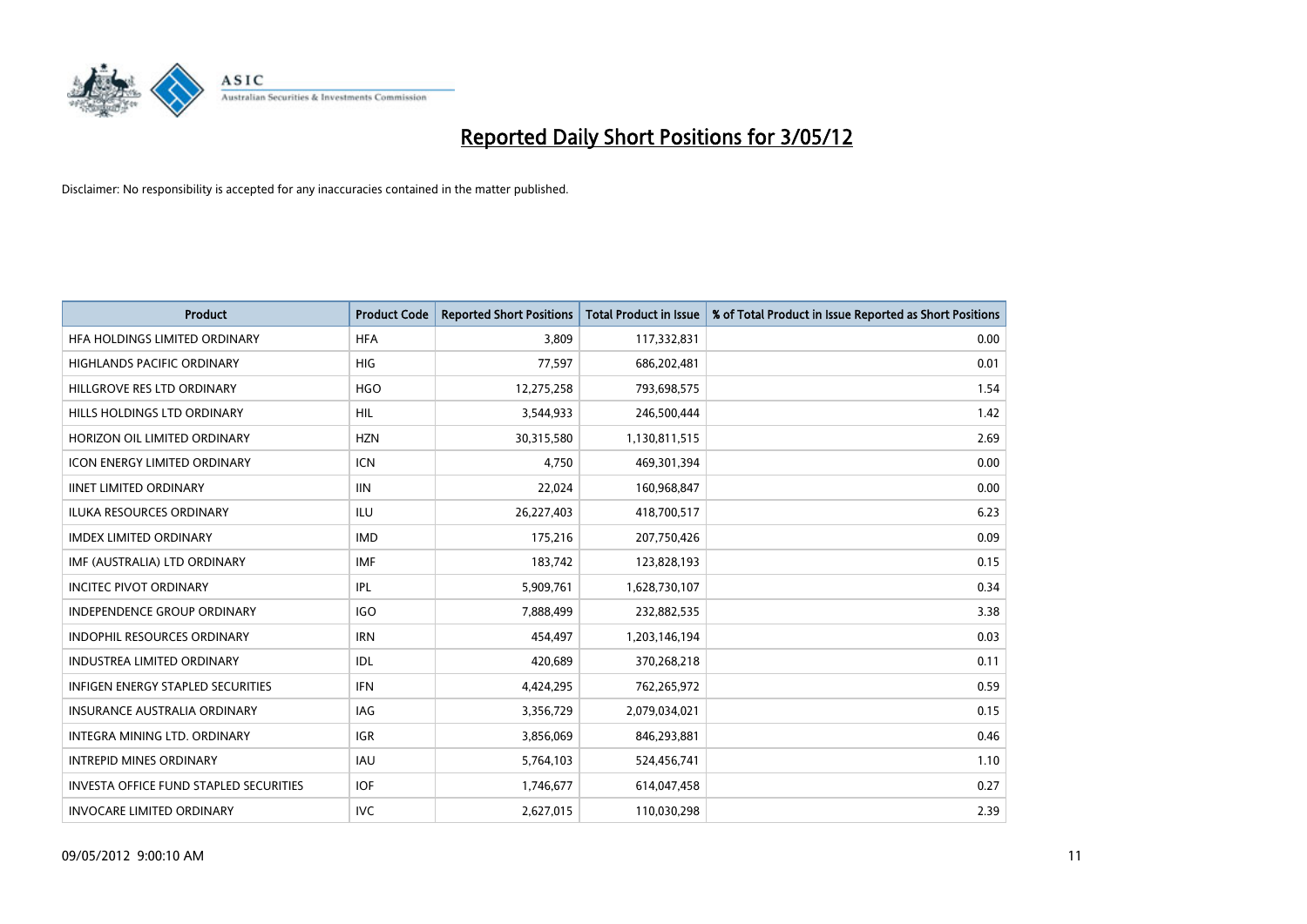

| <b>Product</b>                                  | <b>Product Code</b> | <b>Reported Short Positions</b> | <b>Total Product in Issue</b> | % of Total Product in Issue Reported as Short Positions |
|-------------------------------------------------|---------------------|---------------------------------|-------------------------------|---------------------------------------------------------|
| <b>ION LIMITED ORDINARY</b>                     | <b>ION</b>          | 164,453                         | 256,365,105                   | 0.06                                                    |
| <b>IOOF HOLDINGS LTD ORDINARY</b>               | IFL                 | 1,071,604                       | 229,794,395                   | 0.45                                                    |
| <b>IRESS MARKET TECH. ORDINARY</b>              | <b>IRE</b>          | 2,794,768                       | 127,036,010                   | 2.20                                                    |
| <b>IRON ORE HOLDINGS ORDINARY</b>               | <b>IOH</b>          | 39,352                          | 165,862,170                   | 0.02                                                    |
| ISHARES GLOBAL 100 CDI 1:1                      | <b>IOO</b>          | 215                             | 10,600,000                    | 0.00                                                    |
| ISHARES MSCI AUS 200 ISHARES MSCI AUS 200       | <b>IOZ</b>          | 24,109                          | 4,352,373                     | 0.55                                                    |
| <b>ISHARES MSCI BRIC CDI 1:1</b>                | <b>IBK</b>          | 9,402                           | 3,650,000                     | 0.26                                                    |
| ISHARES MSCI EM MKTS CDI 1:1                    | IEM                 | 6,386                           | 425,700,000                   | 0.00                                                    |
| ISHARES S&P ASIA 50 CDI 1:1                     | <b>IAA</b>          | 8,432                           | 1,700,000                     | 0.50                                                    |
| <b>ISHARES S&amp;P EU 350 CDI 1:1</b>           | <b>IEU</b>          | 4,900                           | 50,800,000                    | 0.01                                                    |
| ISHARES S&P HIGH DIV ISHARES S&P HIGH DIV       | <b>IHD</b>          | 95,719                          | 2,903,027                     | 3.30                                                    |
| ISHARES SMALL ORDS ISHARES SMALL ORDS           | <b>ISO</b>          | 725,044                         | 5,703,165                     | 12.71                                                   |
| <b>IVANHOE AUSTRALIA ORDINARY</b>               | <b>IVA</b>          | 2,492,821                       | 553,921,745                   | 0.45                                                    |
| <b>JAMES HARDIE INDUST CHESS DEPOSITARY INT</b> | <b>JHX</b>          | 15,965,642                      | 437,185,963                   | 3.66                                                    |
| <b>JB HI-FI LIMITED ORDINARY</b>                | <b>JBH</b>          | 23,532,022                      | 98,850,643                    | 23.80                                                   |
| <b>JUPITER MINES ORDINARY</b>                   | <b>IMS</b>          | 50,383                          | 1,806,834,044                 | 0.00                                                    |
| KAGARA LTD ORDINARY                             | KZL                 | 10,130,844                      | 798,953,117                   | 1.25                                                    |
| KANGAROO RES LTD ORDINARY                       | <b>KRL</b>          | 183,108                         | 3,434,430,012                 | 0.00                                                    |
| KAROON GAS AUSTRALIA ORDINARY                   | <b>KAR</b>          | 1,008,827                       | 221,420,769                   | 0.45                                                    |
| KATHMANDU HOLD LTD ORDINARY                     | <b>KMD</b>          | 1,688,131                       | 200,000,000                   | 0.84                                                    |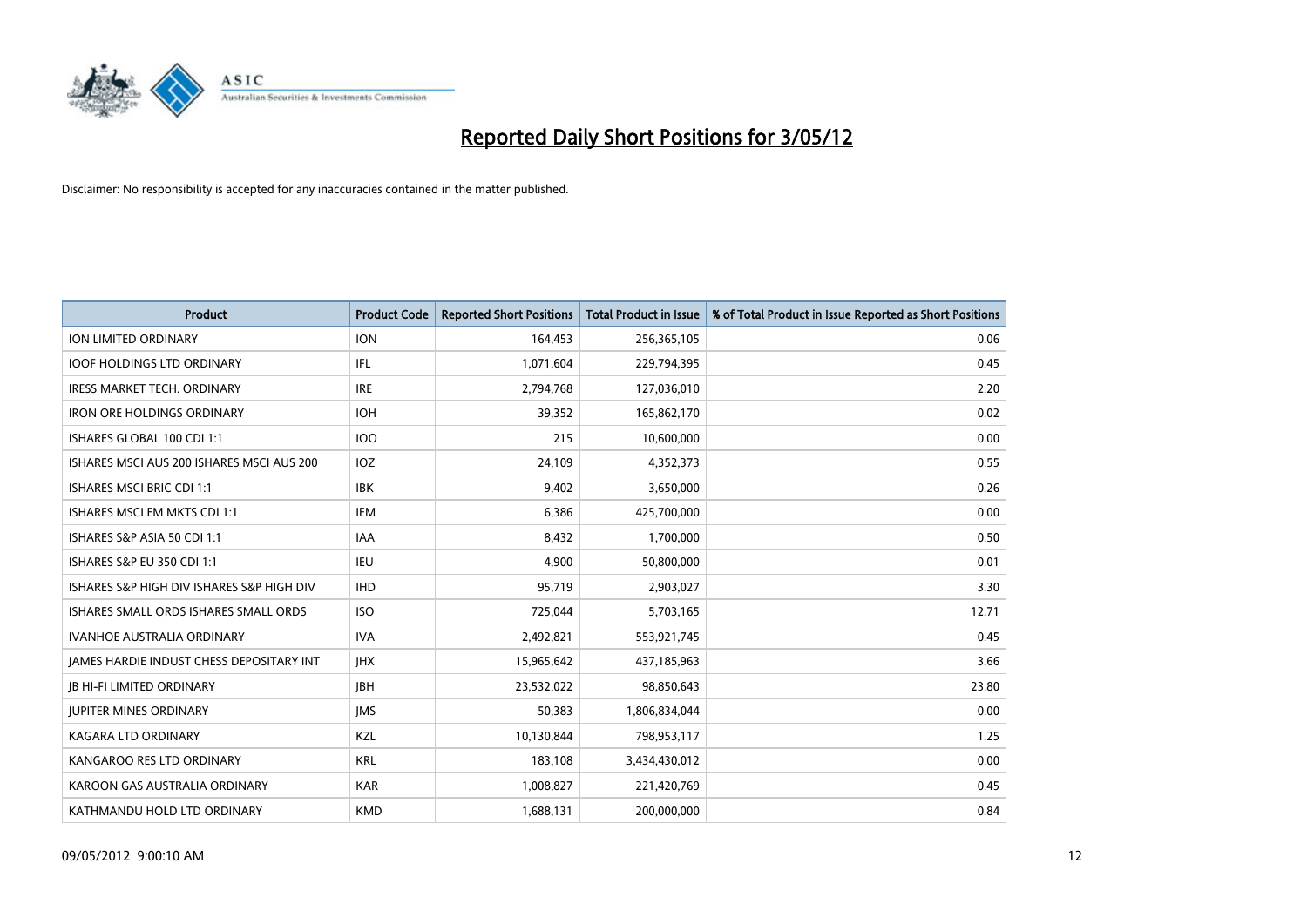

| <b>Product</b>                        | <b>Product Code</b> | <b>Reported Short Positions</b> | <b>Total Product in Issue</b> | % of Total Product in Issue Reported as Short Positions |
|---------------------------------------|---------------------|---------------------------------|-------------------------------|---------------------------------------------------------|
| <b>KBL MINING LIMITED ORDINARY</b>    | <b>KBL</b>          | 1,820                           | 241,361,631                   | 0.00                                                    |
| KENTOR GOLD LIMITED ORDINARY          | KGL                 | 4,990                           | 106,209,874                   | 0.00                                                    |
| <b>KEYBRIDGE CAPITAL ORDINARY</b>     | <b>KBC</b>          | 1                               | 172,070,564                   | 0.00                                                    |
| KINGSGATE CONSOLID. ORDINARY          | <b>KCN</b>          | 4,293,262                       | 151,169,756                   | 2.82                                                    |
| KINGSROSE MINING LTD ORDINARY         | <b>KRM</b>          | 59,526                          | 279,355,062                   | 0.01                                                    |
| LEIGHTON HOLDINGS ORDINARY            | LEI                 | 9,989,287                       | 337,087,596                   | 2.95                                                    |
| LEND LEASE GROUP UNIT/ORD STAPLED     | LLC                 | 4,037,961                       | 572,789,827                   | 0.70                                                    |
| LINC ENERGY LTD ORDINARY              | <b>LNC</b>          | 15,053,212                      | 504,487,631                   | 2.97                                                    |
| LIQUEFIED NATURAL ORDINARY            | <b>LNG</b>          | 272,800                         | 267,699,015                   | 0.10                                                    |
| LUDOWICI LIMITED ORDINARY             | LDW                 | 6,332                           | 29,623,203                    | 0.02                                                    |
| LYNAS CORPORATION ORDINARY            | <b>LYC</b>          | 156,929,069                     | 1,714,496,913                 | 9.15                                                    |
| M2 TELECOMMUNICATION ORDINARY         | <b>MTU</b>          | 2,852,148                       | 125,026,410                   | 2.28                                                    |
| M2 TELECOMMUNICATION RIGHTS 04-MAY-12 | <b>MTUR</b>         | 144,362                         | 31,249,103                    | 0.46                                                    |
| <b>MACA LIMITED ORDINARY</b>          | <b>MLD</b>          | 74,245                          | 150,000,000                   | 0.05                                                    |
| <b>MACMAHON HOLDINGS ORDINARY</b>     | <b>MAH</b>          | 6,391,697                       | 738,631,705                   | 0.87                                                    |
| MACO ATLAS ROADS GRP ORDINARY STAPLED | <b>MOA</b>          | 6,056,472                       | 464,279,594                   | 1.31                                                    |
| MACQUARIE GROUP LTD ORDINARY          | <b>MQG</b>          | 8,127,186                       | 348,588,304                   | 2.28                                                    |
| MARENGO MINING ORDINARY               | <b>MGO</b>          | 39,850                          | 1,003,745,113                 | 0.00                                                    |
| MATRIX C & E LTD ORDINARY             | <b>MCE</b>          | 630,773                         | 77,081,507                    | 0.82                                                    |
| MAVERICK DRILLING ORDINARY            | <b>MAD</b>          | 221,138                         | 267,594,286                   | 0.08                                                    |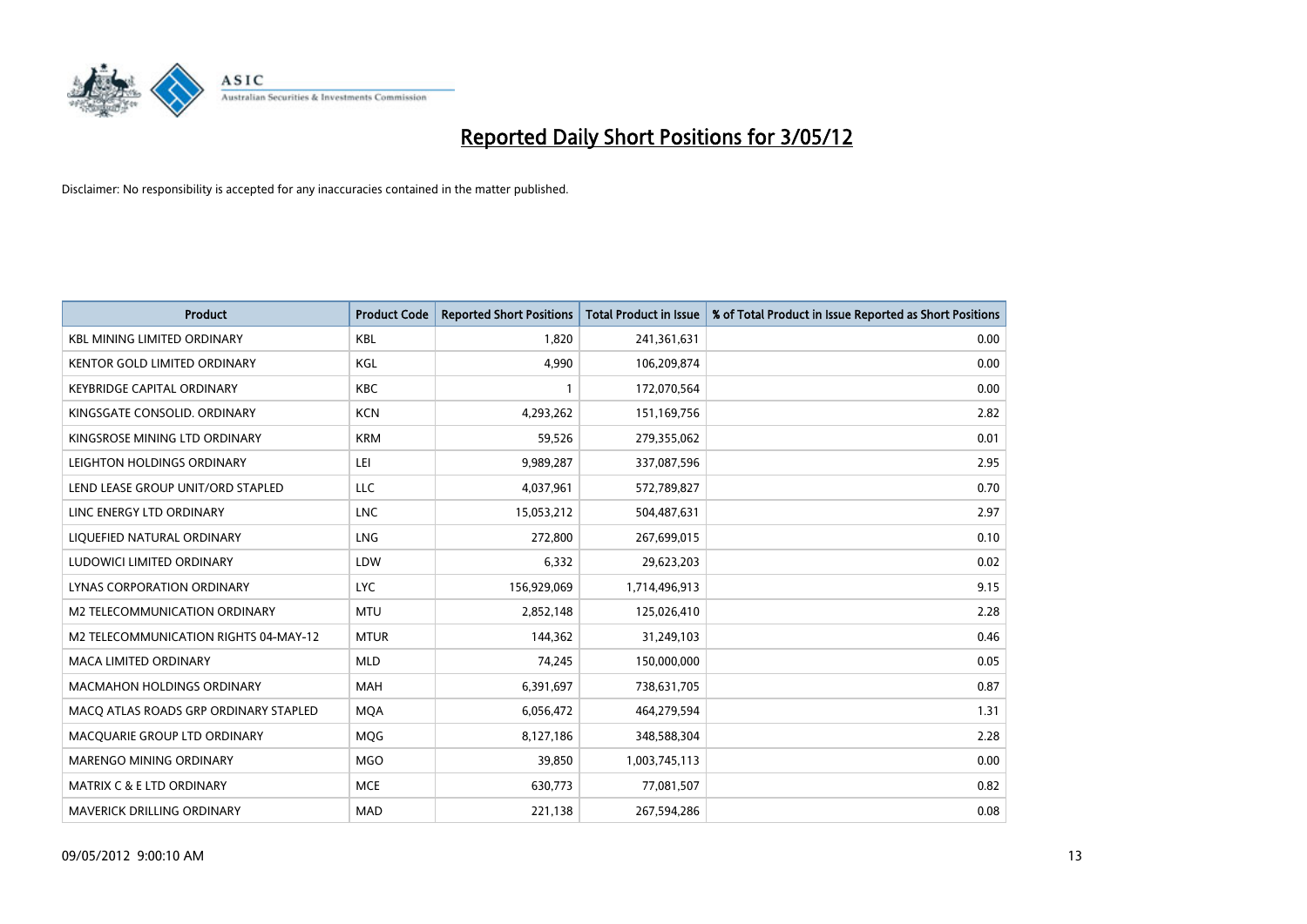

| <b>Product</b>                  | <b>Product Code</b> | <b>Reported Short Positions</b> | <b>Total Product in Issue</b> | % of Total Product in Issue Reported as Short Positions |
|---------------------------------|---------------------|---------------------------------|-------------------------------|---------------------------------------------------------|
| MCMILLAN SHAKESPEARE ORDINARY   | <b>MMS</b>          | 15,312                          | 74,523,965                    | 0.01                                                    |
| MEDUSA MINING LTD ORDINARY      | <b>MML</b>          | 3,024,841                       | 188,903,911                   | 1.59                                                    |
| MEO AUSTRALIA LTD ORDINARY      | <b>MEO</b>          | 4,667,178                       | 539,913,260                   | 0.87                                                    |
| <b>MERMAID MARINE ORDINARY</b>  | <b>MRM</b>          | 376,018                         | 219,311,642                   | 0.17                                                    |
| MESOBLAST LIMITED ORDINARY      | <b>MSB</b>          | 15,425,657                      | 284,478,361                   | 5.40                                                    |
| METALS X LIMITED ORDINARY       | <b>MLX</b>          | 321,052                         | 1,320,540,009                 | 0.03                                                    |
| METCASH LIMITED ORDINARY        | <b>MTS</b>          | 32,767,699                      | 771,345,864                   | 4.25                                                    |
| METMINCO LIMITED ORDINARY       | <b>MNC</b>          | 2,203,825                       | 1,749,541,573                 | 0.11                                                    |
| MHM METALS LIMITED ORDINARY     | <b>MHM</b>          | 58,633                          | 104,452,318                   | 0.06                                                    |
| MICLYN EXP OFFSHR ORDINARY      | <b>MIO</b>          | 992,518                         | 278,515,705                   | 0.35                                                    |
| MIDDLE ISLAND RES ORDINARY      | <b>MDI</b>          | 20,000                          | 89,110,449                    | 0.02                                                    |
| MILTON CORPORATION ORDINARY     | <b>MLT</b>          | 12,800                          | 121,625,655                   | 0.01                                                    |
| MINCOR RESOURCES NL ORDINARY    | <b>MCR</b>          | 1,457,559                       | 194,354,889                   | 0.75                                                    |
| MINERAL DEPOSITS ORDINARY       | <b>MDL</b>          | 35,027                          | 83,538,786                    | 0.03                                                    |
| MINERAL RESOURCES, ORDINARY     | <b>MIN</b>          | 627,271                         | 184,856,018                   | 0.31                                                    |
| MIRABELA NICKEL LTD ORDINARY    | <b>MBN</b>          | 12,161,871                      | 492,639,590                   | 2.48                                                    |
| MIRVAC GROUP STAPLED SECURITIES | <b>MGR</b>          | 13,310,054                      | 3,418,236,755                 | 0.38                                                    |
| MOLOPO ENERGY LTD ORDINARY      | <b>MPO</b>          | 44,891                          | 245,579,810                   | 0.02                                                    |
| MOLY MINES LIMITED ORDINARY     | <b>MOL</b>          | 255,539                         | 384,893,989                   | 0.07                                                    |
| MONADELPHOUS GROUP ORDINARY     | <b>MND</b>          | 2,243,680                       | 88,674,327                    | 2.54                                                    |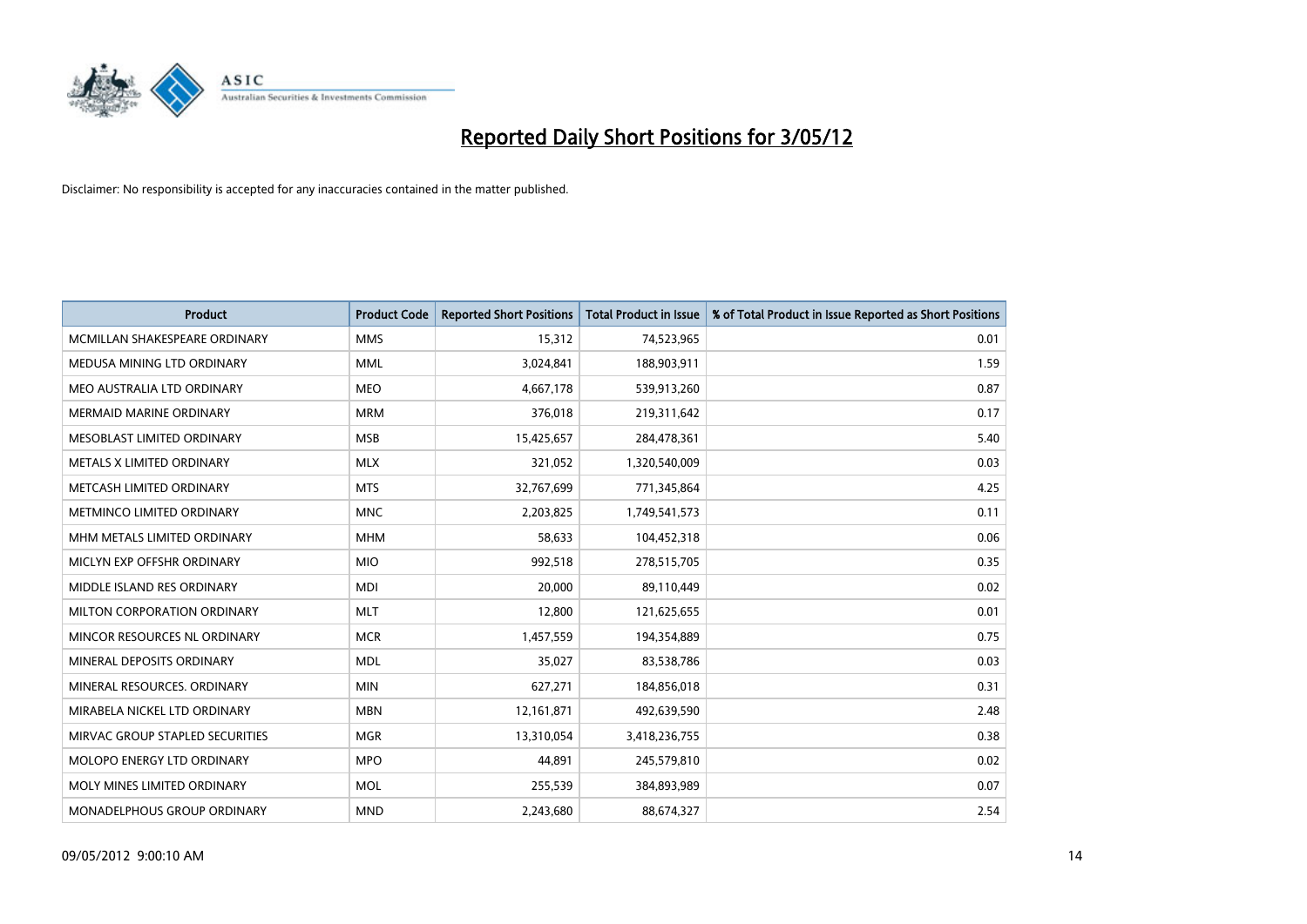

| <b>Product</b>                    | <b>Product Code</b> | <b>Reported Short Positions</b> | <b>Total Product in Issue</b> | % of Total Product in Issue Reported as Short Positions |
|-----------------------------------|---------------------|---------------------------------|-------------------------------|---------------------------------------------------------|
| MORTGAGE CHOICE LTD ORDINARY      | <b>MOC</b>          | 2,253,606                       | 120,319,572                   | 1.87                                                    |
| <b>MOUNT GIBSON IRON ORDINARY</b> | <b>MGX</b>          | 6,865,908                       | 1,085,433,524                 | 0.62                                                    |
| MOUNT MAGNET SOUTH ORDINARY       | <b>MUM</b>          | 543,548                         | 369,315,612                   | 0.15                                                    |
| MURCHISON METALS LTD ORDINARY     | <b>MMX</b>          | 4,488,121                       | 450,093,277                   | 0.99                                                    |
| MYER HOLDINGS LTD ORDINARY        | <b>MYR</b>          | 65,933,618                      | 583,384,551                   | 11.28                                                   |
| NATIONAL AUST. BANK ORDINARY      | <b>NAB</b>          | 13,700,571                      | 2,239,201,841                 | 0.60                                                    |
| NAVIGATOR RESOURCES ORDINARY      | <b>NAV</b>          | 500                             | 2,222,216,576                 | 0.00                                                    |
| NAVITAS LIMITED ORDINARY          | <b>NVT</b>          | 10,823,182                      | 375,318,628                   | 2.87                                                    |
| NEON ENERGY LIMITED ORDINARY      | <b>NEN</b>          | 507,452                         | 436,464,518                   | 0.12                                                    |
| NEW HOPE CORPORATION ORDINARY     | <b>NHC</b>          | 1,195,187                       | 830,411,534                   | 0.15                                                    |
| NEWCREST MINING ORDINARY          | <b>NCM</b>          | 1,248,226                       | 765,172,229                   | 0.15                                                    |
| NEWS CORP A NON-VOTING CDI        | <b>NWSLV</b>        | 3,278,769                       | 1,638,519,301                 | 0.20                                                    |
| NEWS CORP B VOTING CDI            | <b>NWS</b>          | 1,132,582                       | 798,520,953                   | 0.13                                                    |
| NEWSAT LIMITED ORDINARY           | <b>NWT</b>          | 7,550                           | 230,472,157                   | 0.00                                                    |
| NEXTDC LIMITED ORDINARY           | <b>NXT</b>          | 991,904                         | 145,320,558                   | 0.67                                                    |
| NEXUS ENERGY LIMITED ORDINARY     | <b>NXS</b>          | 3,607,179                       | 1,329,821,159                 | 0.27                                                    |
| NIB HOLDINGS LIMITED ORDINARY     | <b>NHF</b>          | 141,358                         | 439,004,182                   | 0.03                                                    |
| NIDO PETROLEUM ORDINARY           | <b>NDO</b>          | 105,313                         | 1,389,163,151                 | 0.01                                                    |
| NOBLE MINERAL RES ORDINARY        | <b>NMG</b>          | 2,296,355                       | 591,287,714                   | 0.39                                                    |
| NORTHERN IRON LTD ORDINARY        | <b>NFE</b>          | 190,577                         | 369,980,113                   | 0.04                                                    |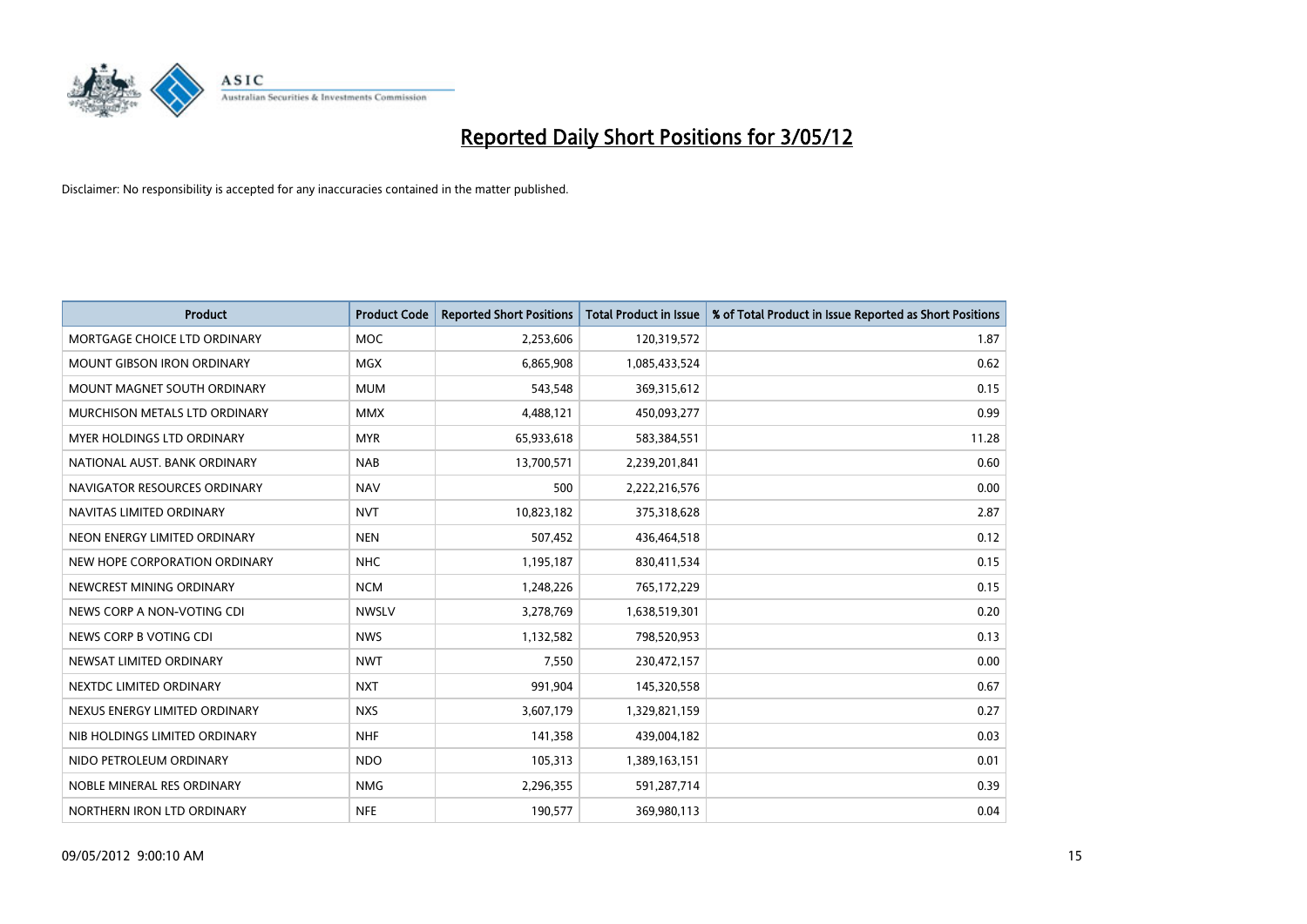

| <b>Product</b>                        | <b>Product Code</b> | <b>Reported Short Positions</b> | <b>Total Product in Issue</b> | % of Total Product in Issue Reported as Short Positions |
|---------------------------------------|---------------------|---------------------------------|-------------------------------|---------------------------------------------------------|
| NORTHERN STAR ORDINARY                | <b>NST</b>          | 491,792                         | 402,170,706                   | 0.12                                                    |
| NRW HOLDINGS LIMITED ORDINARY         | <b>NWH</b>          | 1,925,879                       | 278,888,011                   | 0.72                                                    |
| NUCOAL RESOURCES LTD ORDINARY         | <b>NCR</b>          | 88,822                          | 768,612,354                   | 0.01                                                    |
| NUFARM LIMITED ORDINARY               | <b>NUF</b>          | 2,240,346                       | 262,142,247                   | 0.85                                                    |
| OAKTON LIMITED ORDINARY               | <b>OKN</b>          | 259,661                         | 93,800,235                    | 0.28                                                    |
| OCEANAGOLD CORP. CHESS DEPOSITARY INT | <b>OGC</b>          | 1,031,739                       | 262,834,376                   | 0.38                                                    |
| OIL SEARCH LTD ORDINARY               | OSH                 | 8,065,684                       | 1,328,845,714                 | 0.61                                                    |
| OM HOLDINGS LIMITED ORDINARY          | OMH                 | 4,431,486                       | 604,105,150                   | 0.72                                                    |
| <b>ONESTEEL LIMITED ORDINARY</b>      | OST                 | 21,480,618                      | 1,345,665,626                 | 1.57                                                    |
| OPUS GROUP LTD ORDINARY               | <b>OPG</b>          | 1,250                           | 53,678,177                    | 0.00                                                    |
| ORICA LIMITED ORDINARY                | ORI                 | 3,328,141                       | 365,007,037                   | 0.91                                                    |
| ORIGIN ENERGY ORDINARY                | <b>ORG</b>          | 8,562,234                       | 1,089,449,017                 | 0.76                                                    |
| OROCOBRE LIMITED ORDINARY             | <b>ORE</b>          | 79,343                          | 103,195,029                   | 0.08                                                    |
| OROTONGROUP LIMITED ORDINARY          | ORL                 | 15,685                          | 40,880,902                    | 0.02                                                    |
| <b>OZ MINERALS ORDINARY</b>           | <b>OZL</b>          | 3,595,534                       | 310,331,740                   | 1.17                                                    |
| PACIFIC BRANDS ORDINARY               | <b>PBG</b>          | 3,826,789                       | 912,915,695                   | 0.41                                                    |
| PALADIN ENERGY LTD ORDINARY           | <b>PDN</b>          | 63,206,043                      | 835,645,290                   | 7.58                                                    |
| PAN PACIFIC PETROL. ORDINARY          | <b>PPP</b>          | 7,750                           | 588,612,110                   | 0.00                                                    |
| PANAUST LIMITED ORDINARY              | <b>PNA</b>          | 1,531,794                       | 602,479,854                   | 0.25                                                    |
| PANORAMIC RESOURCES ORDINARY          | PAN                 | 1,408,708                       | 207,050,710                   | 0.69                                                    |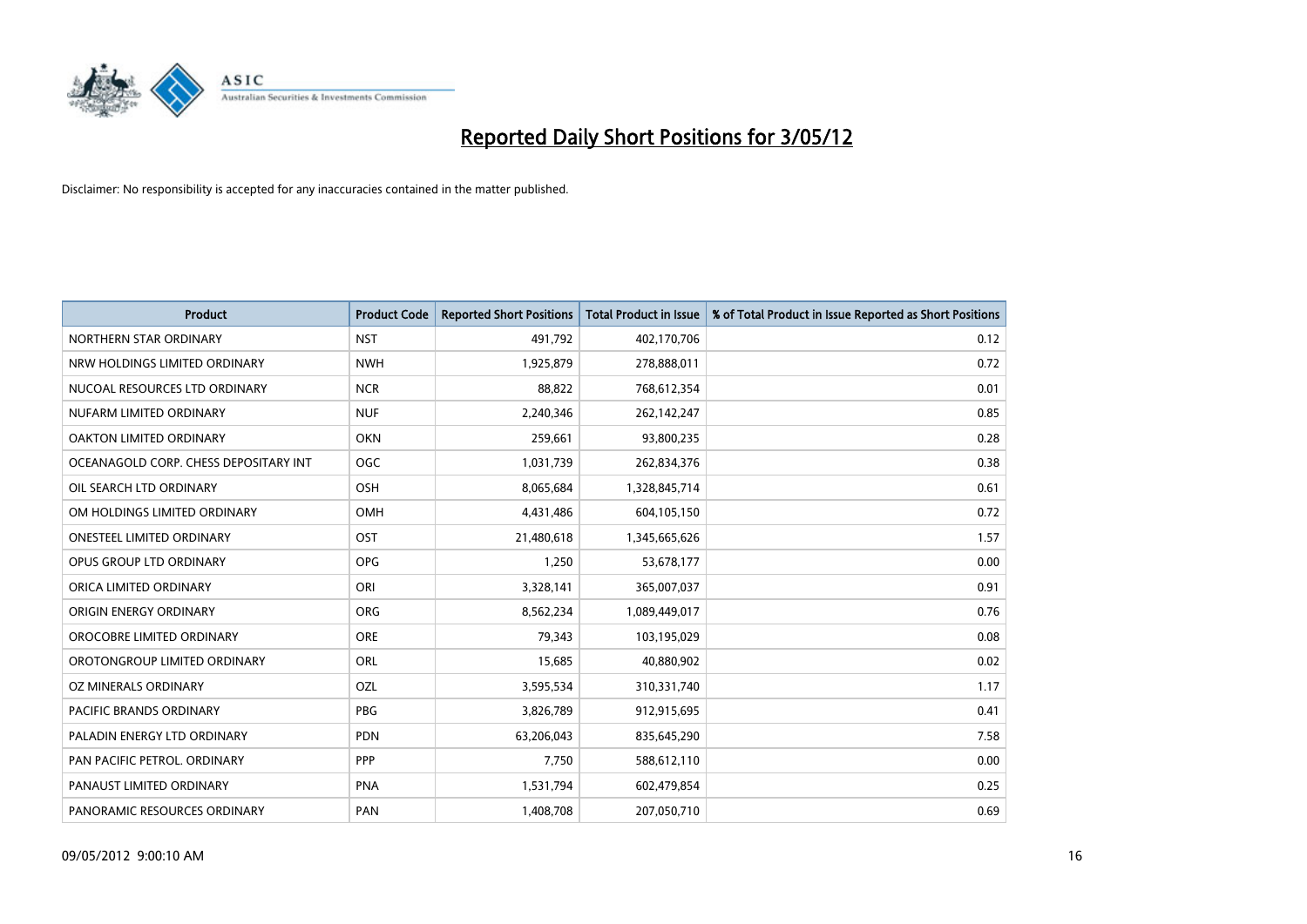

| <b>Product</b>                 | <b>Product Code</b> | <b>Reported Short Positions</b> | <b>Total Product in Issue</b> | % of Total Product in Issue Reported as Short Positions |
|--------------------------------|---------------------|---------------------------------|-------------------------------|---------------------------------------------------------|
| PAPERLINX LIMITED ORDINARY     | <b>PPX</b>          | 1,603,449                       | 609,280,761                   | 0.26                                                    |
| PAPILLON RES LTD ORDINARY      | PIR                 | 159,205                         | 243,162,019                   | 0.05                                                    |
| PEET LIMITED ORDINARY          | <b>PPC</b>          | 812,584                         | 320,170,604                   | 0.25                                                    |
| PENINSULA ENERGY LTD ORDINARY  | <b>PEN</b>          | 3,730,564                       | 2,158,673,847                 | 0.17                                                    |
| PERILYA LIMITED ORDINARY       | PEM                 | 297,918                         | 769,316,426                   | 0.04                                                    |
| PERPETUAL LIMITED ORDINARY     | PPT                 | 1,583,302                       | 41,980,678                    | 3.79                                                    |
| PERSEUS MINING LTD ORDINARY    | <b>PRU</b>          | 9,659,828                       | 457,962,088                   | 2.11                                                    |
| PHARMAXIS LTD ORDINARY         | <b>PXS</b>          | 3,539,706                       | 305,890,989                   | 1.16                                                    |
| PHOSPHAGENICS LTD. ORDINARY    | POH                 | 96,072                          | 1,017,565,957                 | 0.01                                                    |
| PLATINUM ASSET ORDINARY        | <b>PTM</b>          | 8,893,716                       | 561,347,878                   | 1.59                                                    |
| PLATINUM AUSTRALIA ORDINARY    | <b>PLA</b>          | 387,903                         | 504,968,043                   | 0.07                                                    |
| PMI GOLD CORP CDI 1:1          | <b>PVM</b>          | 112,544                         | 58,931,262                    | 0.19                                                    |
| PMP LIMITED ORDINARY           | <b>PMP</b>          | 172,315                         | 323,781,124                   | 0.05                                                    |
| PREMIER INVESTMENTS ORDINARY   | <b>PMV</b>          | 381,934                         | 155,260,377                   | 0.24                                                    |
| PRIMA BIOMED LTD ORDINARY      | <b>PRR</b>          | 6,328,998                       | 1,066,063,388                 | 0.59                                                    |
| PRIMARY HEALTH CARE ORDINARY   | <b>PRY</b>          | 6,863,964                       | 501,717,314                   | 1.34                                                    |
| PRIMEAG AUSTRALIA ORDINARY     | PAG                 | 154,987                         | 266,394,444                   | 0.06                                                    |
| PROGRAMMED ORDINARY            | <b>PRG</b>          | 282,645                         | 118,173,778                   | 0.23                                                    |
| <b>QANTAS AIRWAYS ORDINARY</b> | QAN                 | 10,738,502                      | 2,265,123,620                 | 0.47                                                    |
| OBE INSURANCE GROUP ORDINARY   | OBE                 | 32,202,400                      | 1,181,682,557                 | 2.72                                                    |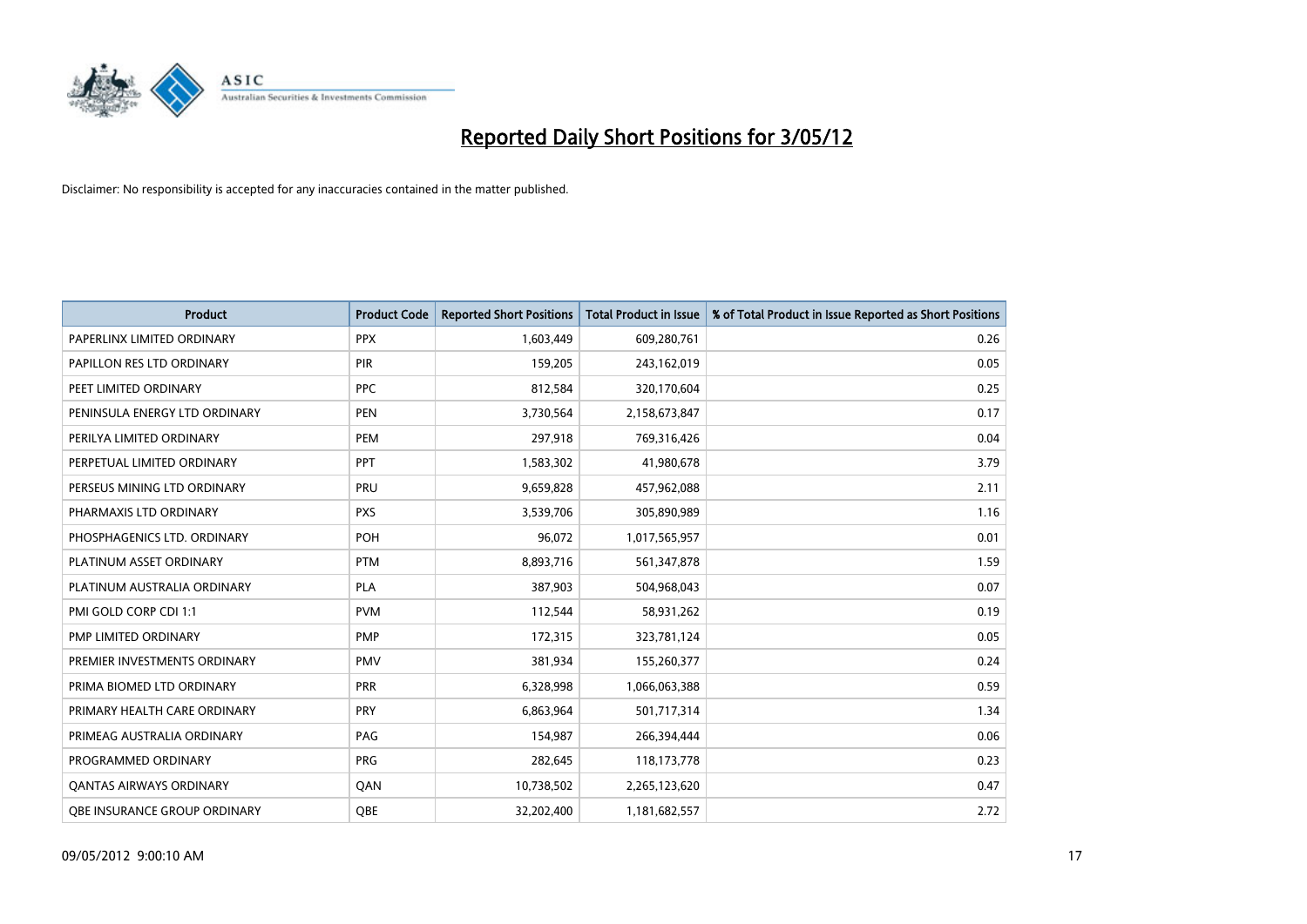

| <b>Product</b>                      | <b>Product Code</b> | <b>Reported Short Positions</b> | <b>Total Product in Issue</b> | % of Total Product in Issue Reported as Short Positions |
|-------------------------------------|---------------------|---------------------------------|-------------------------------|---------------------------------------------------------|
| OR NATIONAL LIMITED ORDINARY        | <b>ORN</b>          | 11,351,678                      | 2,440,000,000                 | 0.46                                                    |
| ORXPHARMA LTD ORDINARY              | <b>QRX</b>          | 483,362                         | 144,539,706                   | 0.33                                                    |
| <b>QUBE LOGISTICS HLDG ORDINARY</b> | QUB                 | 1,438,930                       | 909,407,185                   | 0.15                                                    |
| RAMELIUS RESOURCES ORDINARY         | <b>RMS</b>          | 2,074,260                       | 335,775,519                   | 0.62                                                    |
| RAMSAY HEALTH CARE ORDINARY         | <b>RHC</b>          | 2,219,191                       | 202,081,252                   | 1.10                                                    |
| <b>RCR TOMLINSON ORDINARY</b>       | <b>RCR</b>          | 3,330                           | 133,993,971                   | 0.00                                                    |
| <b>REA GROUP ORDINARY</b>           | <b>REA</b>          | 389,389                         | 131,714,699                   | 0.29                                                    |
| REAL ESTATE CAPITAL UNIT            | <b>RCU</b>          | 16,523                          | 101,014,072                   | 0.02                                                    |
| RECKON LIMITED ORDINARY             | <b>RKN</b>          | 825,324                         | 129,588,015                   | 0.64                                                    |
| <b>RED 5 LIMITED ORDINARY</b>       | <b>RED</b>          | 7,520                           | 135,488,008                   | 0.01                                                    |
| <b>RED FORK ENERGY ORDINARY</b>     | <b>RFE</b>          | 13,344                          | 310,229,853                   | 0.00                                                    |
| REDBANK ENERGY LTD ORDINARY         | <b>AEI</b>          | 19                              | 786,287                       | 0.00                                                    |
| REDFLEX HOLDINGS ORDINARY           | <b>RDF</b>          | $\overline{2}$                  | 110,345,599                   | 0.00                                                    |
| <b>REGIONAL EXPRESS ORDINARY</b>    | <b>REX</b>          | 10,000                          | 121,254,902                   | 0.01                                                    |
| <b>REGIS RESOURCES ORDINARY</b>     | <b>RRL</b>          | 1,656,753                       | 450,912,907                   | 0.38                                                    |
| RENAISSANCE MINERALS ORDINARY       | <b>RNS</b>          | 2,250,000                       | 108,900,001                   | 2.06                                                    |
| RESMED INC CDI 10:1                 | <b>RMD</b>          | 8,673,949                       | 1,556,242,300                 | 0.55                                                    |
| RESOLUTE MINING ORDINARY            | <b>RSG</b>          | 722,669                         | 653,224,010                   | 0.10                                                    |
| <b>RESOURCE GENERATION ORDINARY</b> | <b>RES</b>          | 173                             | 262,895,652                   | 0.00                                                    |
| RETAIL FOOD GROUP ORDINARY          | <b>RFG</b>          | 26,960                          | 108,422,615                   | 0.03                                                    |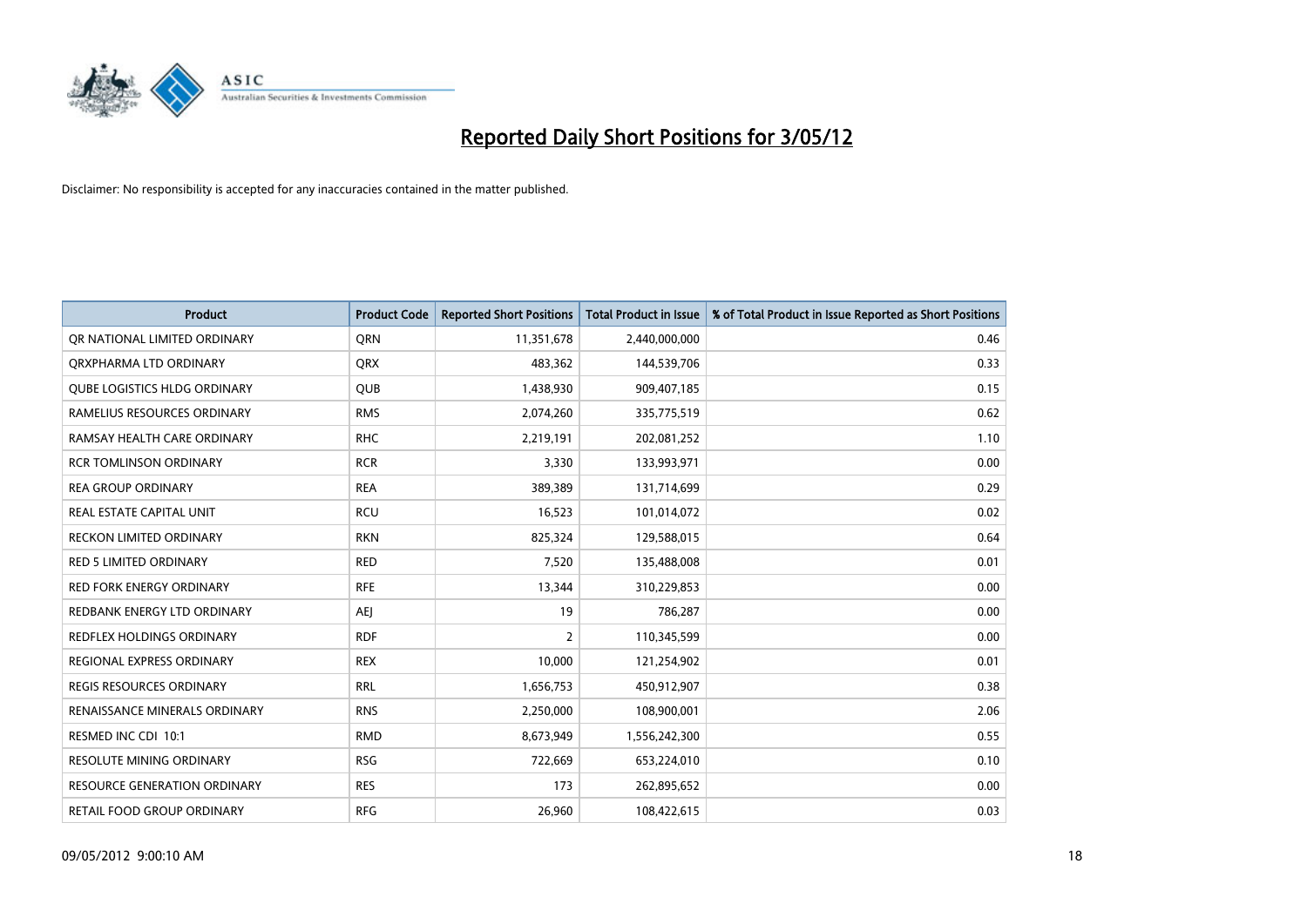

| <b>Product</b>                       | <b>Product Code</b> | <b>Reported Short Positions</b> | <b>Total Product in Issue</b> | % of Total Product in Issue Reported as Short Positions |
|--------------------------------------|---------------------|---------------------------------|-------------------------------|---------------------------------------------------------|
| REVERSE CORP LIMITED ORDINARY        | <b>REF</b>          | 100                             | 92,382,175                    | 0.00                                                    |
| <b>REX MINERALS LIMITED ORDINARY</b> | <b>RXM</b>          | 812,746                         | 176,447,284                   | 0.46                                                    |
| RHG LIMITED ORDINARY                 | <b>RHG</b>          | 36,083                          | 308,483,177                   | 0.01                                                    |
| RIALTO ENERGY ORDINARY               | <b>RIA</b>          | 1,242,349                       | 671,347,392                   | 0.19                                                    |
| <b>RIDLEY CORPORATION ORDINARY</b>   | <b>RIC</b>          | 38,845                          | 307,817,071                   | 0.01                                                    |
| RIO TINTO LIMITED ORDINARY           | <b>RIO</b>          | 20,121,925                      | 435,758,720                   | 4.60                                                    |
| ROC OIL COMPANY ORDINARY             | <b>ROC</b>          | 2,337,753                       | 683,235,552                   | 0.35                                                    |
| <b>RURALCO HOLDINGS ORDINARY</b>     | <b>RHL</b>          | 12,000                          | 55,019,284                    | 0.02                                                    |
| SAI GLOBAL LIMITED ORDINARY          | SAI                 | 3,509,304                       | 204,354,836                   | 1.73                                                    |
| SALMAT LIMITED ORDINARY              | <b>SLM</b>          | 1,889,637                       | 159,802,174                   | 1.18                                                    |
| SAMSON OIL & GAS LTD ORDINARY        | SSN                 | 2,949,694                       | 1,759,875,827                 | 0.17                                                    |
| SANDFIRE RESOURCES ORDINARY          | <b>SFR</b>          | 2,409,406                       | 151,158,635                   | 1.59                                                    |
| SANTOS LTD ORDINARY                  | <b>STO</b>          | 5,172,464                       | 952,773,666                   | 0.52                                                    |
| SARACEN MINERAL ORDINARY             | <b>SAR</b>          | 1,421,409                       | 594,474,340                   | 0.25                                                    |
| SEDGMAN LIMITED ORDINARY             | <b>SDM</b>          | 35,044                          | 214,292,930                   | 0.01                                                    |
| SEEK LIMITED ORDINARY                | <b>SEK</b>          | 11,245,368                      | 337,101,307                   | 3.34                                                    |
| SENEX ENERGY LIMITED ORDINARY        | SXY                 | 2,204,213                       | 923,847,416                   | 0.23                                                    |
| SERVCORP LIMITED ORDINARY            | SRV                 | 7.797                           | 98,440,807                    | 0.01                                                    |
| SERVICE STREAM ORDINARY              | <b>SSM</b>          | 400                             | 283,418,867                   | 0.00                                                    |
| SEVEN GROUP HOLDINGS ORDINARY        | <b>SVW</b>          | 558,485                         | 307,410,281                   | 0.17                                                    |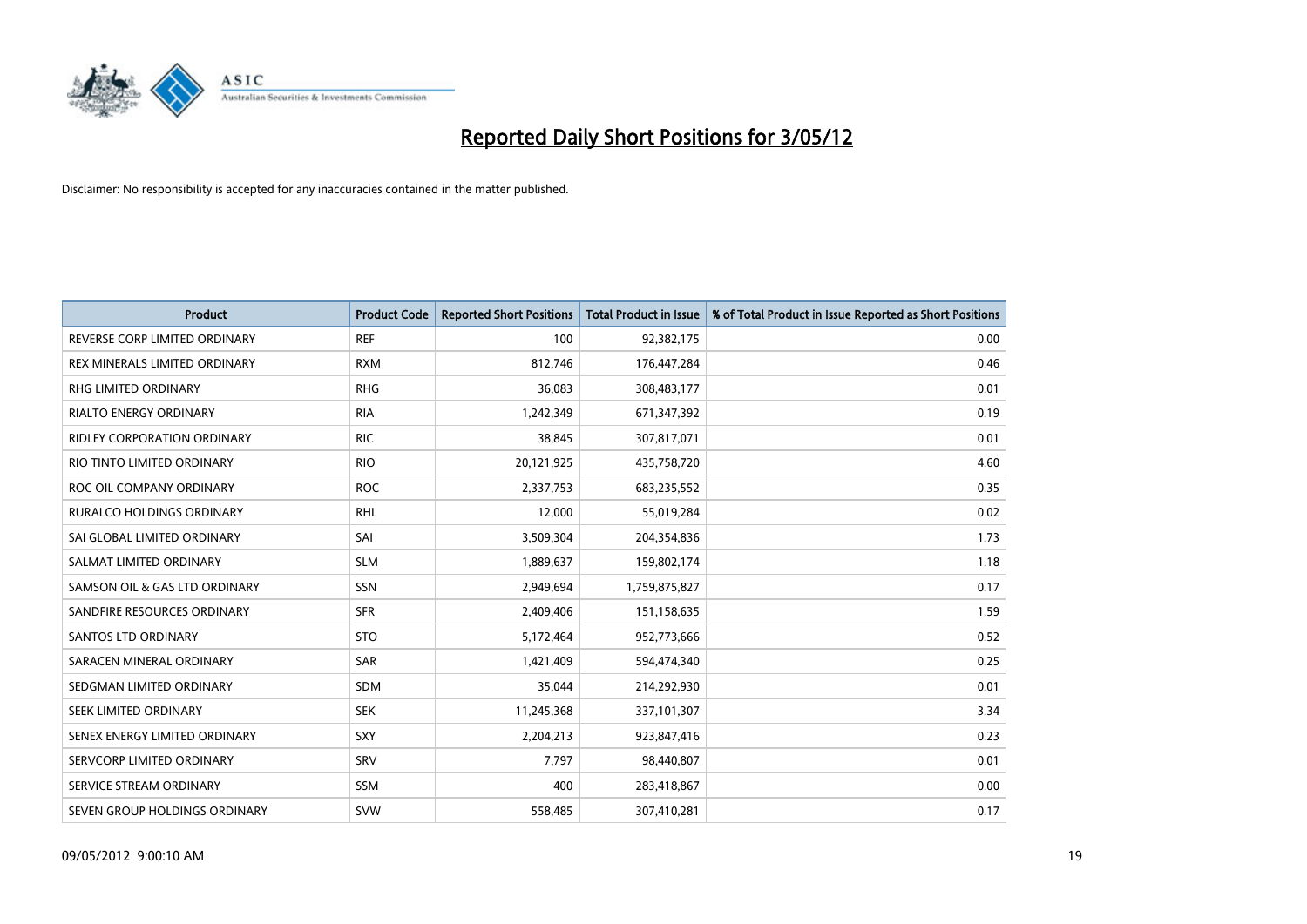

| <b>Product</b>                           | <b>Product Code</b> | <b>Reported Short Positions</b> | <b>Total Product in Issue</b> | % of Total Product in Issue Reported as Short Positions |
|------------------------------------------|---------------------|---------------------------------|-------------------------------|---------------------------------------------------------|
| SEVEN WEST MEDIA LTD ORDINARY            | <b>SWM</b>          | 13,364,038                      | 666,105,054                   | 2.02                                                    |
| SIGMA PHARMACEUTICAL ORDINARY            | <b>SIP</b>          | 6,002,807                       | 1,181,236,748                 | 0.53                                                    |
| SIHAYO GOLD LIMITED ORDINARY             | SIH                 | 134,070                         | 705,211,146                   | 0.02                                                    |
| SILEX SYSTEMS ORDINARY                   | <b>SLX</b>          | 657,599                         | 170,143,997                   | 0.38                                                    |
| SILVER LAKE RESOURCE ORDINARY            | <b>SLR</b>          | 1,770,006                       | 220,264,064                   | 0.81                                                    |
| SIMS METAL MGMT LTD ORDINARY             | SGM                 | 7,584,152                       | 205,856,443                   | 3.66                                                    |
| SINGAPORE TELECOMM. CHESS DEPOSITARY INT | SGT                 | 5,795,406                       | 165,074,137                   | 3.52                                                    |
| SIRTEX MEDICAL ORDINARY                  | <b>SRX</b>          | 5,101                           | 55,768,136                    | 0.01                                                    |
| SKILLED GROUP LTD ORDINARY               | <b>SKE</b>          | 42,019                          | 233,487,276                   | 0.01                                                    |
| SKY CITY ENTERTAIN, ORDINARY             | <b>SKC</b>          | 715,101                         | 576,958,340                   | 0.12                                                    |
| <b>SLATER &amp; GORDON ORDINARY</b>      | SGH                 | 5,467                           | 151,732,093                   | 0.00                                                    |
| SMS MANAGEMENT, ORDINARY                 | <b>SMX</b>          | 587,786                         | 68,290,180                    | 0.87                                                    |
| SONIC HEALTHCARE ORDINARY                | <b>SHL</b>          | 4,373,544                       | 389,969,875                   | 1.13                                                    |
| SOUL PATTINSON (W.H) ORDINARY            | SOL                 | 12,316                          | 239,395,320                   | 0.01                                                    |
| SOUTH BOULDER MINES ORDINARY             | <b>STB</b>          | 101,937                         | 116,232,826                   | 0.09                                                    |
| SP AUSNET STAPLED SECURITIES             | SPN                 | 1,060,656                       | 2,896,219,682                 | 0.03                                                    |
| SPARK INFRASTRUCTURE STAPLED NOTE & UNIT | SKI                 | 67,955,279                      | 1,326,734,264                 | 5.12                                                    |
| SPDR 200 FUND ETF UNITS                  | <b>STW</b>          | 1,100                           | 51,938,531                    | 0.00                                                    |
| SPECIALTY FASHION ORDINARY               | <b>SFH</b>          | 2,099,171                       | 192,086,121                   | 1.09                                                    |
| SPOTLESS GROUP LTD ORDINARY              | <b>SPT</b>          | 586,084                         | 265,746,161                   | 0.22                                                    |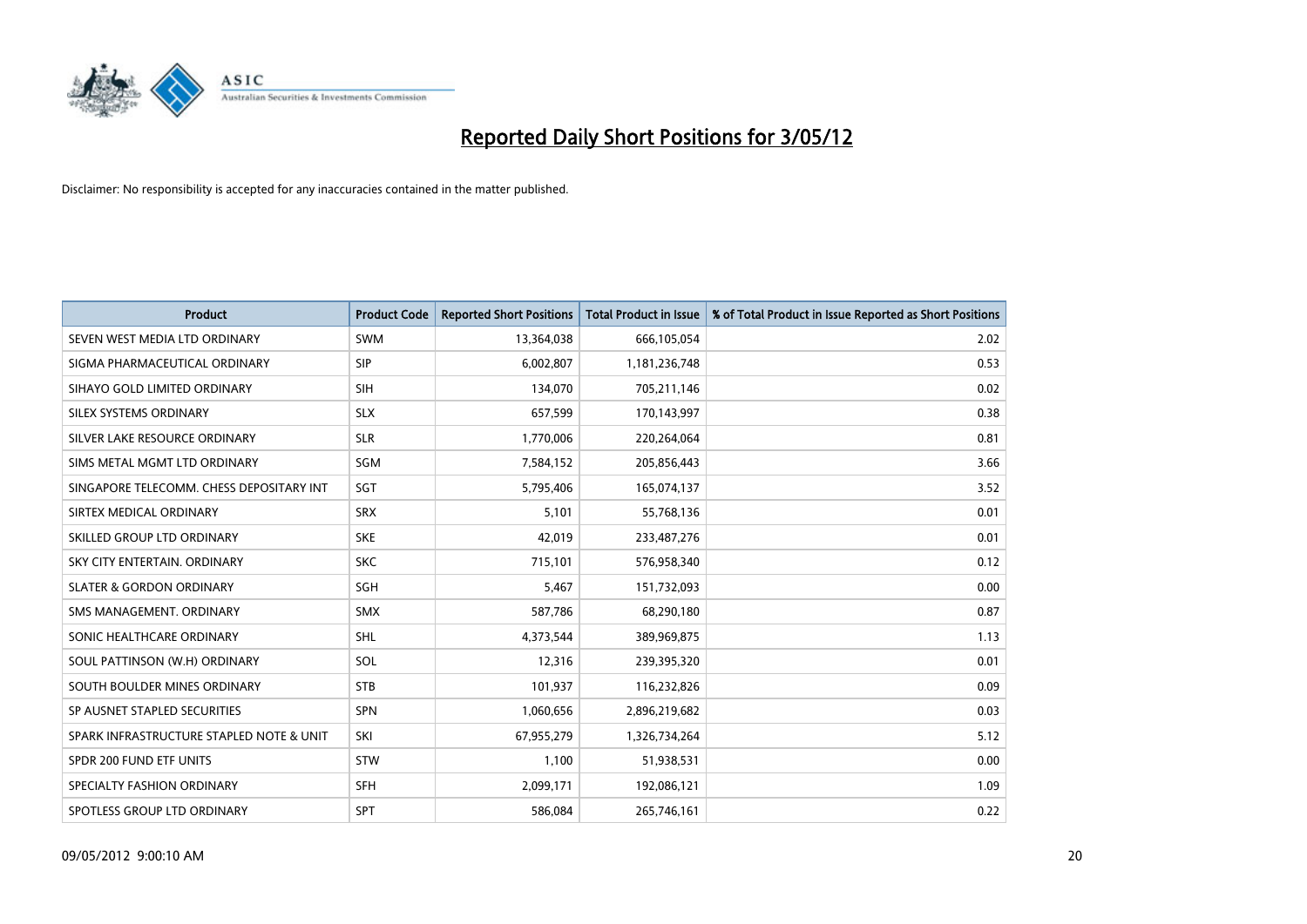

| <b>Product</b>                   | <b>Product Code</b> | <b>Reported Short Positions</b> | <b>Total Product in Issue</b> | % of Total Product in Issue Reported as Short Positions |
|----------------------------------|---------------------|---------------------------------|-------------------------------|---------------------------------------------------------|
| ST BARBARA LIMITED ORDINARY      | <b>SBM</b>          | 9,328,400                       | 325,615,389                   | 2.85                                                    |
| STANMORE COAL LTD ORDINARY       | <b>SMR</b>          | 18,936                          | 160,180,221                   | 0.01                                                    |
| STARPHARMA HOLDINGS ORDINARY     | <b>SPL</b>          | 1,579,829                       | 280,802,451                   | 0.57                                                    |
| STHN CROSS MEDIA ORDINARY        | <b>SXL</b>          | 3,868,647                       | 704,594,449                   | 0.54                                                    |
| STOCKLAND UNITS/ORD STAPLED      | SGP                 | 16,917,776                      | 2,229,965,810                 | 0.76                                                    |
| STRAITS RES LTD. ORDINARY        | <b>SRQ</b>          | 212,306                         | 408,129,474                   | 0.05                                                    |
| STRIKE ENERGY LTD ORDINARY       | <b>STX</b>          | 28,463                          | 542,653,495                   | 0.01                                                    |
| STW COMMUNICATIONS ORDINARY      | SGN                 | 44,790                          | 362,798,351                   | 0.01                                                    |
| SUNCORP GROUP LTD ORDINARY       | <b>SUN</b>          | 10,023,586                      | 1,286,600,980                 | 0.75                                                    |
| SUNDANCE ENERGY ORDINARY         | <b>SEA</b>          | 340,274                         | 277,098,474                   | 0.12                                                    |
| SUNDANCE RESOURCES ORDINARY      | SDL                 | 8,294,017                       | 2,933,534,505                 | 0.28                                                    |
| SUNLAND GROUP LTD ORDINARY       | <b>SDG</b>          | 91,510                          | 201,578,526                   | 0.05                                                    |
| SUPER RET REP LTD ORDINARY       | SUL                 | 906,737                         | 196,152,971                   | 0.44                                                    |
| SYD AIRPORT STAPLED US PROHIBIT. | <b>SYD</b>          | 4,522,855                       | 1,861,210,782                 | 0.23                                                    |
| TABCORP HOLDINGS LTD ORDINARY    | <b>TAH</b>          | 5,615,583                       | 730,113,969                   | 0.75                                                    |
| TANAMI GOLD NL ORDINARY          | <b>TAM</b>          | 74,825                          | 261,132,677                   | 0.03                                                    |
| TAP OIL LIMITED ORDINARY         | <b>TAP</b>          | 1,447,594                       | 241,295,311                   | 0.60                                                    |
| TASSAL GROUP LIMITED ORDINARY    | <b>TGR</b>          | 47,026                          | 146,304,404                   | 0.02                                                    |
| <b>TATTS GROUP LTD ORDINARY</b>  | <b>TTS</b>          | 10,319,302                      | 1,362,919,733                 | 0.74                                                    |
| TECHNOLOGY ONE ORDINARY          | <b>TNE</b>          | 10,484                          | 304,910,455                   | 0.00                                                    |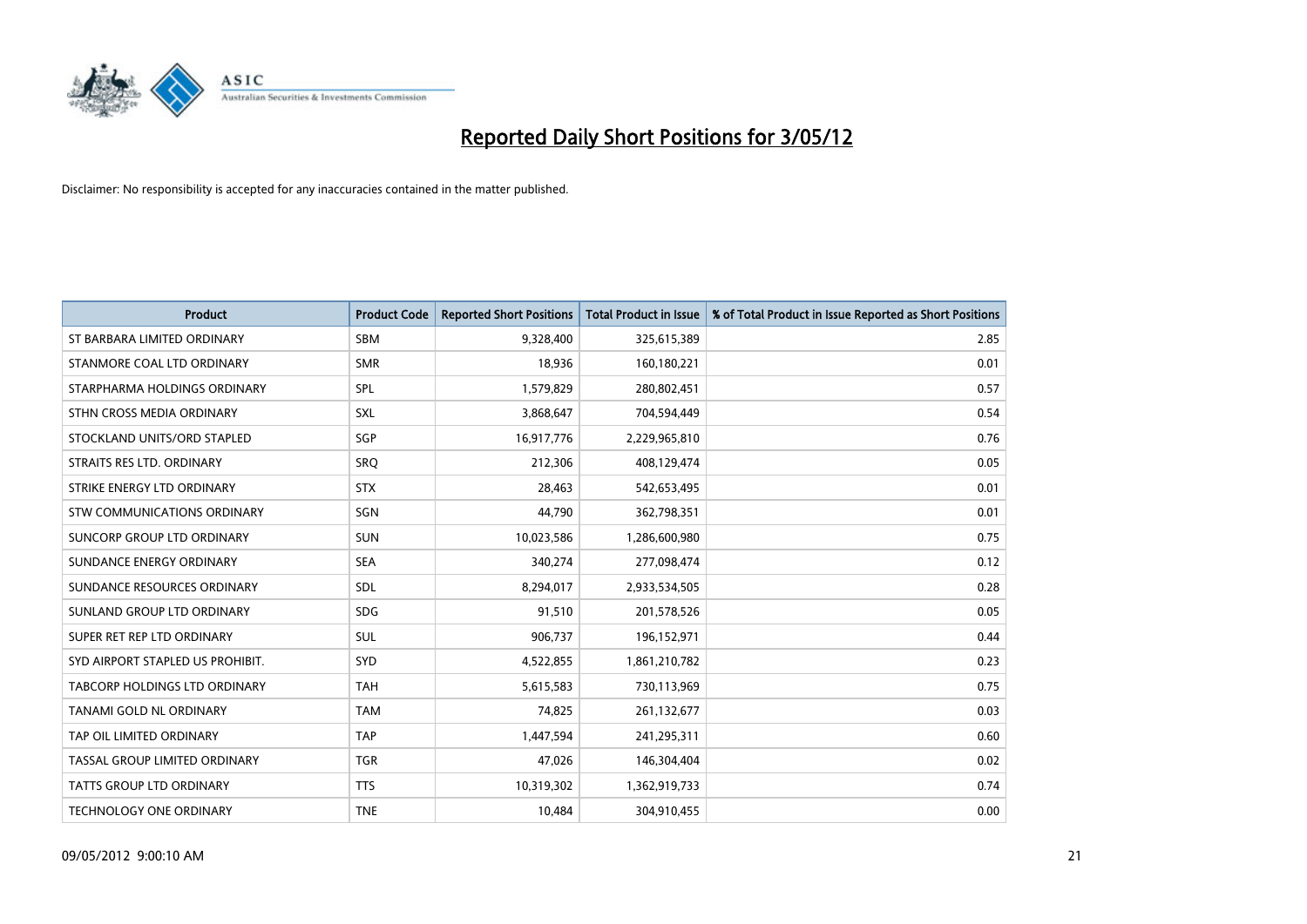

| <b>Product</b>                       | <b>Product Code</b> | <b>Reported Short Positions</b> | <b>Total Product in Issue</b> | % of Total Product in Issue Reported as Short Positions |
|--------------------------------------|---------------------|---------------------------------|-------------------------------|---------------------------------------------------------|
| TELECOM CORPORATION ORDINARY         | <b>TEL</b>          | 15,357,435                      | 1,930,043,981                 | 0.79                                                    |
| TELSTRA CORPORATION. ORDINARY        | <b>TLS</b>          | 41,873,875                      | 12,443,074,357                | 0.33                                                    |
| TEN NETWORK HOLDINGS ORDINARY        | <b>TEN</b>          | 48,522,560                      | 1,045,236,720                 | 4.63                                                    |
| TERANGA GOLD CORP CDI 1:1            | <b>TGZ</b>          | 128,691                         | 156,191,477                   | 0.07                                                    |
| TEXON PETROLEUM LTD ORDINARY         | <b>TXN</b>          | 22,922                          | 245,039,848                   | 0.01                                                    |
| TFS CORPORATION LTD ORDINARY         | <b>TFC</b>          | 207,942                         | 279,621,829                   | 0.07                                                    |
| THAKRAL HOLDINGS GRP ORDINARY/UNIT   | <b>THG</b>          | 164                             | 585,365,014                   | 0.00                                                    |
| THE REJECT SHOP ORDINARY             | <b>TRS</b>          | 1,542,690                       | 26,071,170                    | 5.94                                                    |
| THINKSMART LIMITED ORDINARY          | <b>TSM</b>          | 175,000                         | 156,005,431                   | 0.11                                                    |
| THORN GROUP LIMITED ORDINARY         | <b>TGA</b>          | 146,604                         | 146,374,703                   | 0.10                                                    |
| TIGER RESOURCES ORDINARY             | <b>TGS</b>          | 2,341,644                       | 673,470,269                   | 0.35                                                    |
| <b>TISHMAN SPEYER UNITS</b>          | <b>TSO</b>          | 40,786                          | 338,440,904                   | 0.01                                                    |
| TOLL HOLDINGS LTD ORDINARY           | <b>TOL</b>          | 19,246,910                      | 717,133,875                   | 2.65                                                    |
| TOX FREE SOLUTIONS ORDINARY          | <b>TOX</b>          | 13,824                          | 114,838,108                   | 0.01                                                    |
| TPG TELECOM LIMITED ORDINARY         | <b>TPM</b>          | 2,689,849                       | 793,808,141                   | 0.34                                                    |
| TRADE ME GROUP ORDINARY              | <b>TME</b>          | 192,231                         | 395,745,510                   | 0.05                                                    |
| TRANSFIELD SERVICES ORDINARY         | <b>TSE</b>          | 4,186,136                       | 531,933,468                   | 0.79                                                    |
| TRANSPACIFIC INDUST. ORDINARY        | <b>TPI</b>          | 3,542,502                       | 1,578,209,025                 | 0.21                                                    |
| TRANSURBAN GROUP TRIPLE STAPLED SEC. | <b>TCL</b>          | 5,255,009                       | 1,458,321,112                 | 0.34                                                    |
| TREASURY WINE ESTATE ORDINARY        | <b>TWE</b>          | 15,351,915                      | 647,227,144                   | 2.36                                                    |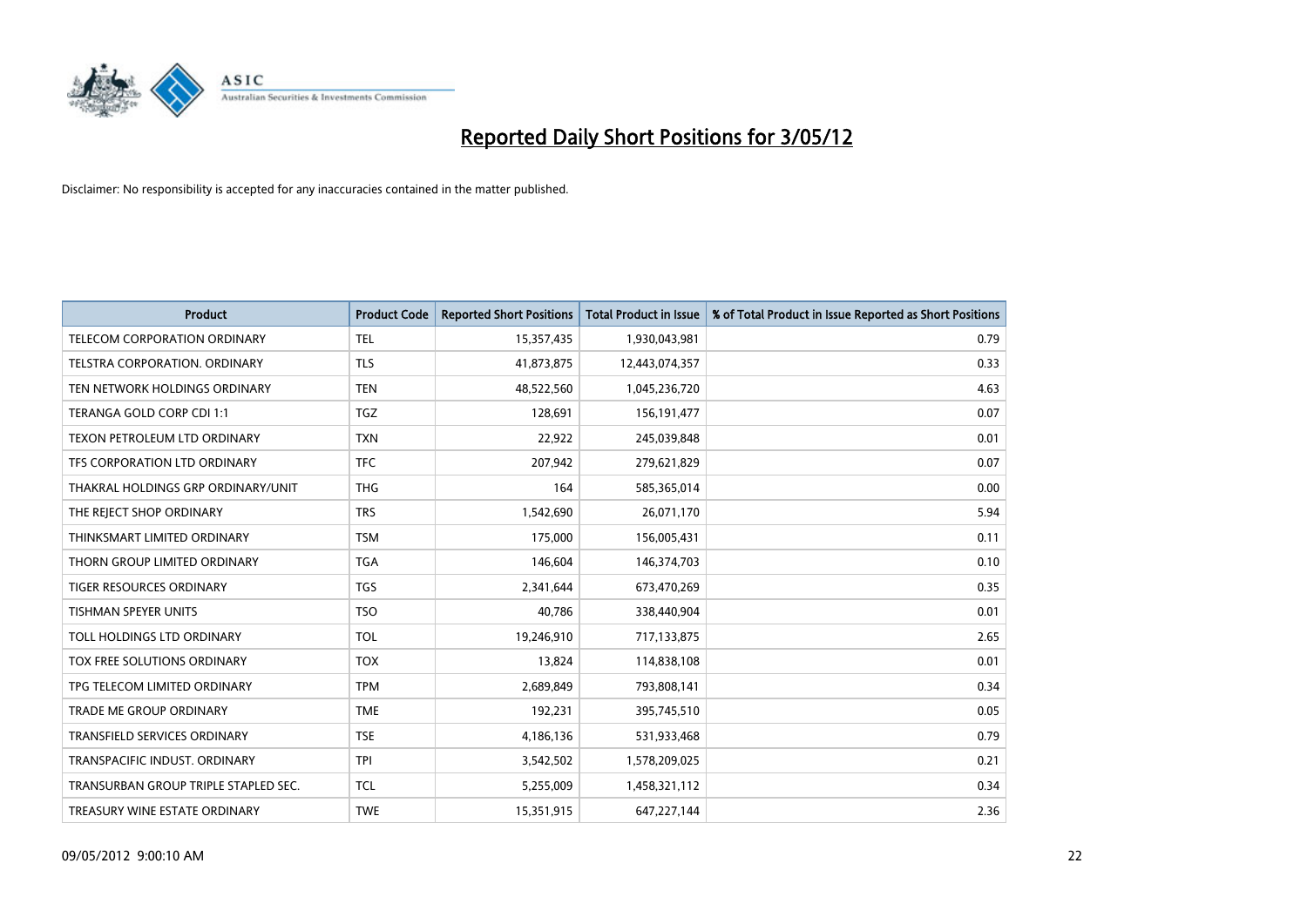

| <b>Product</b>                         | <b>Product Code</b> | <b>Reported Short Positions</b> | <b>Total Product in Issue</b> | % of Total Product in Issue Reported as Short Positions |
|----------------------------------------|---------------------|---------------------------------|-------------------------------|---------------------------------------------------------|
| TROY RESOURCES LTD ORDINARY            | <b>TRY</b>          | 862,142                         | 89,296,649                    | 0.95                                                    |
| UGL LIMITED ORDINARY                   | UGL                 | 5,295,172                       | 166,315,038                   | 3.19                                                    |
| UNILIFE CORPORATION CDI 6:1            | <b>UNS</b>          | 211,168                         | 262,492,566                   | 0.08                                                    |
| UXC LIMITED ORDINARY                   | <b>UXC</b>          | 414,890                         | 305,034,291                   | 0.14                                                    |
| <b>VENTURE MINERALS ORDINARY</b>       | <b>VMS</b>          | 29,439                          | 232,468,592                   | 0.01                                                    |
| <b>VIRGIN AUS HLDG LTD ORDINARY</b>    | <b>VAH</b>          | 3,807,755                       | 2,210,197,600                 | 0.17                                                    |
| <b>VNGD US TOTAL MARKET CDI 1:1</b>    | <b>VTS</b>          | 2,618                           | 912,993                       | 0.29                                                    |
| WAH NAM INT HLDG LTD ORDINARY          | <b>WNI</b>          | 99,684                          | 6,574,826,673                 | 0.00                                                    |
| WATPAC LIMITED ORDINARY                | <b>WTP</b>          | 42,067                          | 184,332,526                   | 0.01                                                    |
| <b>WDS LIMITED ORDINARY</b>            | <b>WDS</b>          | $\overline{7}$                  | 144,740,614                   | 0.00                                                    |
| WEBJET LIMITED ORDINARY                | <b>WEB</b>          | 6,924                           | 72,348,080                    | 0.01                                                    |
| <b>WESFARMERS LIMITED ORDINARY</b>     | <b>WES</b>          | 27,814,982                      | 1,006,491,544                 | 2.75                                                    |
| WESFARMERS LIMITED PARTIALLY PROTECTED | <b>WESN</b>         | 36,433                          | 150,580,618                   | 0.02                                                    |
| WESTERN AREAS NL ORDINARY              | <b>WSA</b>          | 10,142,553                      | 179,735,899                   | 5.64                                                    |
| WESTFIELD GROUP ORD/UNIT STAPLED SEC   | <b>WDC</b>          | 10,649,620                      | 2,300,929,460                 | 0.44                                                    |
| WESTFIELD RETAIL TST UNIT STAPLED      | <b>WRT</b>          | 53,147,702                      | 3,054,166,195                 | 1.75                                                    |
| <b>WESTPAC BANKING CORP ORDINARY</b>   | <b>WBC</b>          | 64,684,993                      | 3,054,178,115                 | 2.08                                                    |
| WHITE ENERGY COMPANY ORDINARY          | <b>WEC</b>          | 1,690,551                       | 322,974,494                   | 0.51                                                    |
| WHITEHAVEN COAL DEF EX AZT             | <b>WHCN</b>         | 1,164,846                       | 386,973,367                   | 0.30                                                    |
| WHITEHAVEN COAL ORDINARY               | <b>WHC</b>          | 23,259,989                      | 502,668,417                   | 4.64                                                    |